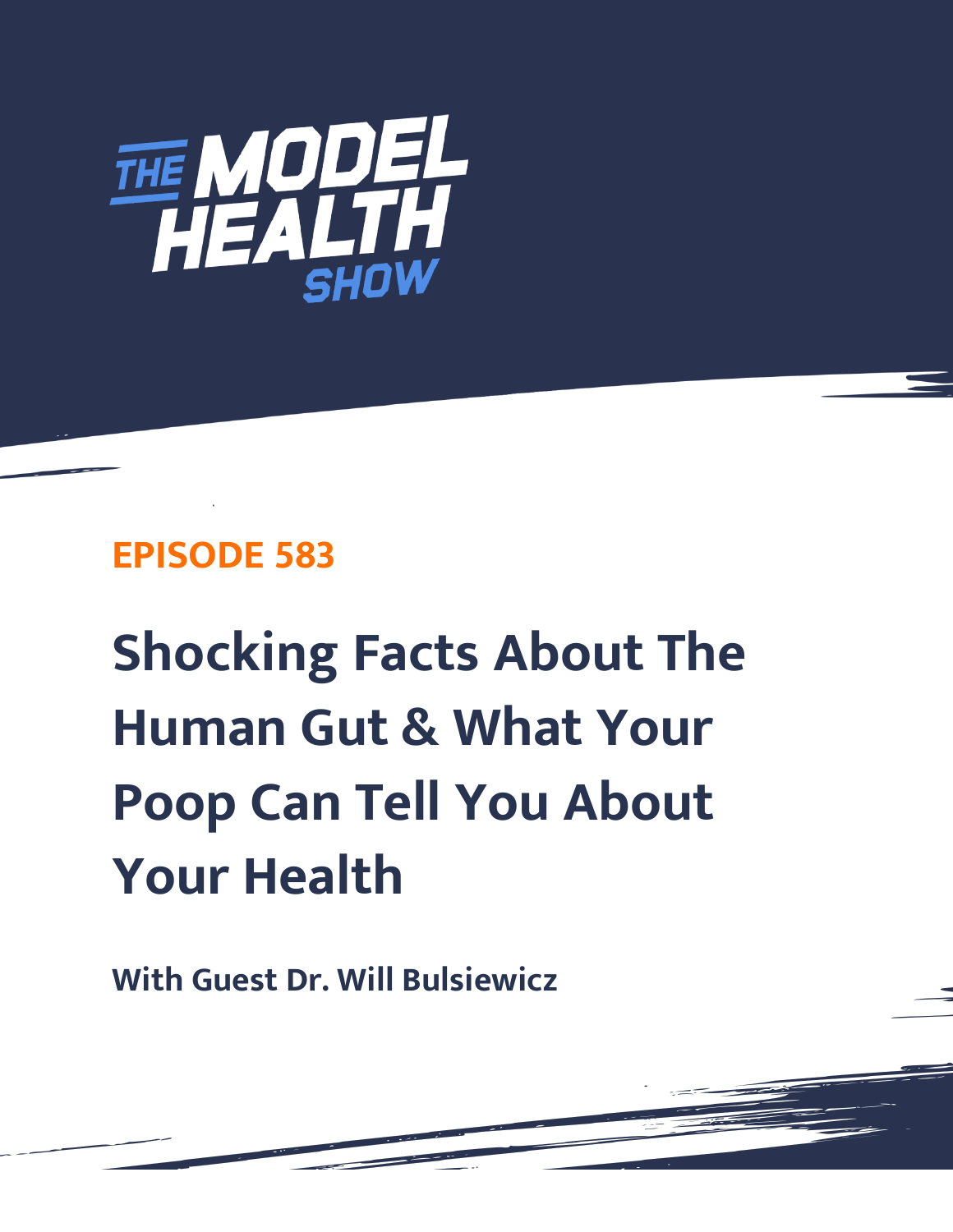### **You are now listening to The Model Health Show with Shawn Stevenson. For more, visit themodelhealthshow.com.**

**SHAWN STEVENSON:** Welcome to The Model Health Show. This is fitness and nutrition expert, Shawn Stevenson, and I'm so grateful for you tuning in with me today. We now have incredible data demonstrating how our gut health affects our cognitive ability, how our gut health affects our skin, how our gut health affects our immune system, how our gut health affects our cardiovascular system. The list goes on and on and on. There isn't a single cell in our body that isn't affected directly by the health of our gastrointestinal tract. And it just kind of makes sense because this is where our body is interacting with the outside world.

It might seem like it's our skin, but truly, if you think about it, we're taking things from the external world and putting it into our bodies, into this tube, and there is this very graceful and delicate interaction taking place where we're interacting with what's hopefully food, but a lot of times it could be food-like products, and your body is deciding what it's actually going to do with the nutrients that you bring in. So those nutrients might get funneled to your pinky toe, it might get funneled to your heart or to your spine, it's just this really miraculous process that takes place, but it's all rooted in the interaction between our gut and the rest of our bodies, and there's a myriad of nerve tissue and nerve endings connecting your gut and your brain.

Your gut is often referred to as the second brain, it's often referred to as the enteric nervous system. So your gut has just about as many neurotransmitters as your brain and spinal cord itself. You could find many of the same things that are in your nervous system in your gut. So, things like serotonin, for example. Actually, the vast majority of this feel-good dual neurotransmitter/hormone, most of it is actually located in your gut.

We have these internal chromaffin cells that also produce hormones that are residing in our gut as well. Just really, really remarkable stuff, so our endocrine system, our nervous system, our brain. We've got the big nerve connection that a lot of folks are talking about today, which is the vagus nerve connecting the brain and the gut in this kind of information superhighway. And that relationship there... So inherently, what you put into your belly is affecting your brain instantaneously. It's happening immediately. So, we've got to put some respect on our guts name, alright? It's super important. So, this conversation today is diving in deeper into the gut, and we're talking with one of the foremost experts in the world, award-winning gastroenterologist about this incredible aspect of human health, and also, we're going to be talking about what comes out the other end, alright? Stuff goes in and what comes out can actually tell you a tremendous amount about your state of health.

So, we're going to be talking about the taboo subject of poop today as well. Shout out to Mr. [Hankey, the Christmas poo. But this episode is like Christmas as well, we](https://themodelhealthshow.com/will-bulsiewicz-human-gut/)'[ve got lots of gifts to](https://themodelhealthshow.com/will-bulsiewicz-human-gut/) 

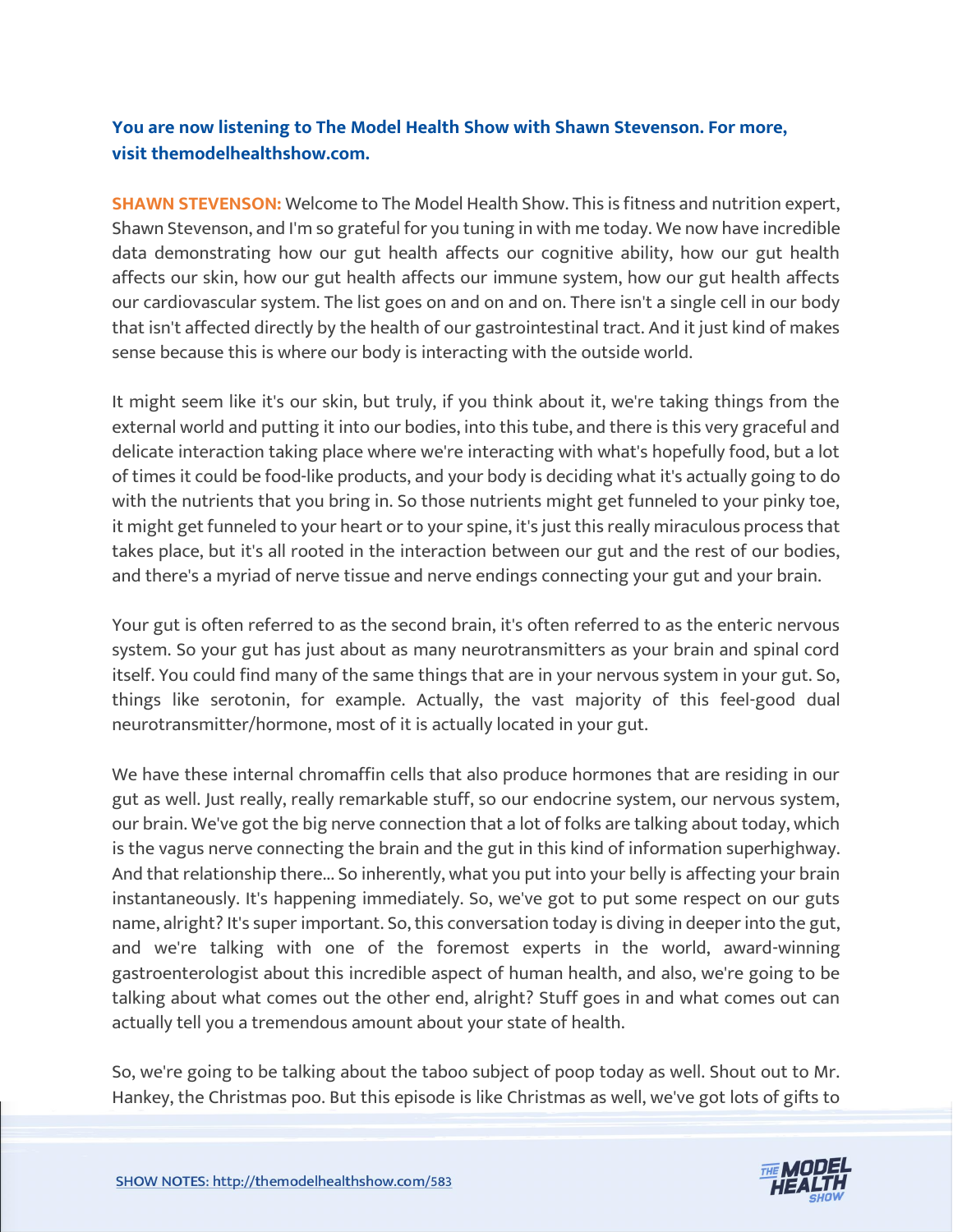give and things to unpack, so really pumped about this episode. And by the way, one of the foundational nutrients for good gut health, so we know about probiotics, for example, these are pro... If you break that word down, it means for life. So, these are what we consider to be these friendly flora, right. So friendly microbes or our "gut buddies," if you listen to my friend Dr. Steven Gundry, that's what he calls them.

Alright, so beneficial, friendly flora, probiotics. But prior to the probiotics, the precursor is the prebiotics. Alright, so we have prebiotics, that feed our probiotics, and so if we're not providing our body with the right prebiotics... And this is coming in the form of various types of fibers, then our probiotics are not going to be able to not only sustain themselves and to proliferate, but also to create postbiotics. So, we have prebiotics, probiotics and postbiotics. These are the things that our bacteria, our friendly flora makes in us for us, like for example, these shortchain fatty acids, or SCFAs that have remarkable roles in determining our cardiovascular health, the integrity of our gut and our gut lining that have anti-inflammatory properties, the list goes on and on. So many important roles that they play, but the precursor to all of it is prebiotics.

And you're going to find that in a plethora of different plant foods. And so, to get an incredible array of prebiotic fibers, I love super food concentrations. Super food concentrations of particular vegetable matter and/or of different fruit combinations because a variety of fruits have wonderful prebiotics as well. So, for me, one of my favorite things has an inclusion of acai, blueberry and even beets. Why do I love these three things? Well, acai has one of the highest ORAC values of any food ever discovered. So, it has a ORAC value of 103,000. To give you some context, that's like 10 times the amount of antioxidants that you'll find in the average fruit in your produce aisle.

The Journal of Agriculture and Food Chemistry found that acai actually raises participants antioxidant levels, specifically demonstrating how it's effectively absorbed through our gut. Alright, shout out to acai. And also, researchers at the University of Michigan published data finding that blueberry intake can potentially affect our genes that control the burning of stored body fat, pretty remarkable there. But the initiation starts in the gut. And another study published in the Journal of Applied Physiology found that beets can potentially increase our stamina by 16% during exercise. And the folks who they were examining, the test participants, even experienced less muscle damage and less fatigue post-exercise.

Alright. So, three remarkable super foods, and they all have this reddish hue, reddish-purple hue, and it's indicating a certain fiber type, certain antioxidant types and certain prebiotics. So, I get these combined in the red juice formula from Organifi. Go to organifi.com/model, you get 20% off their incredible red juice formula that kids love, by the way, as well. There's no [crazy added sugars or anything of the like. This is a dramatic upgrade on the Kool-Aid that I](https://themodelhealthshow.com/will-bulsiewicz-human-gut/)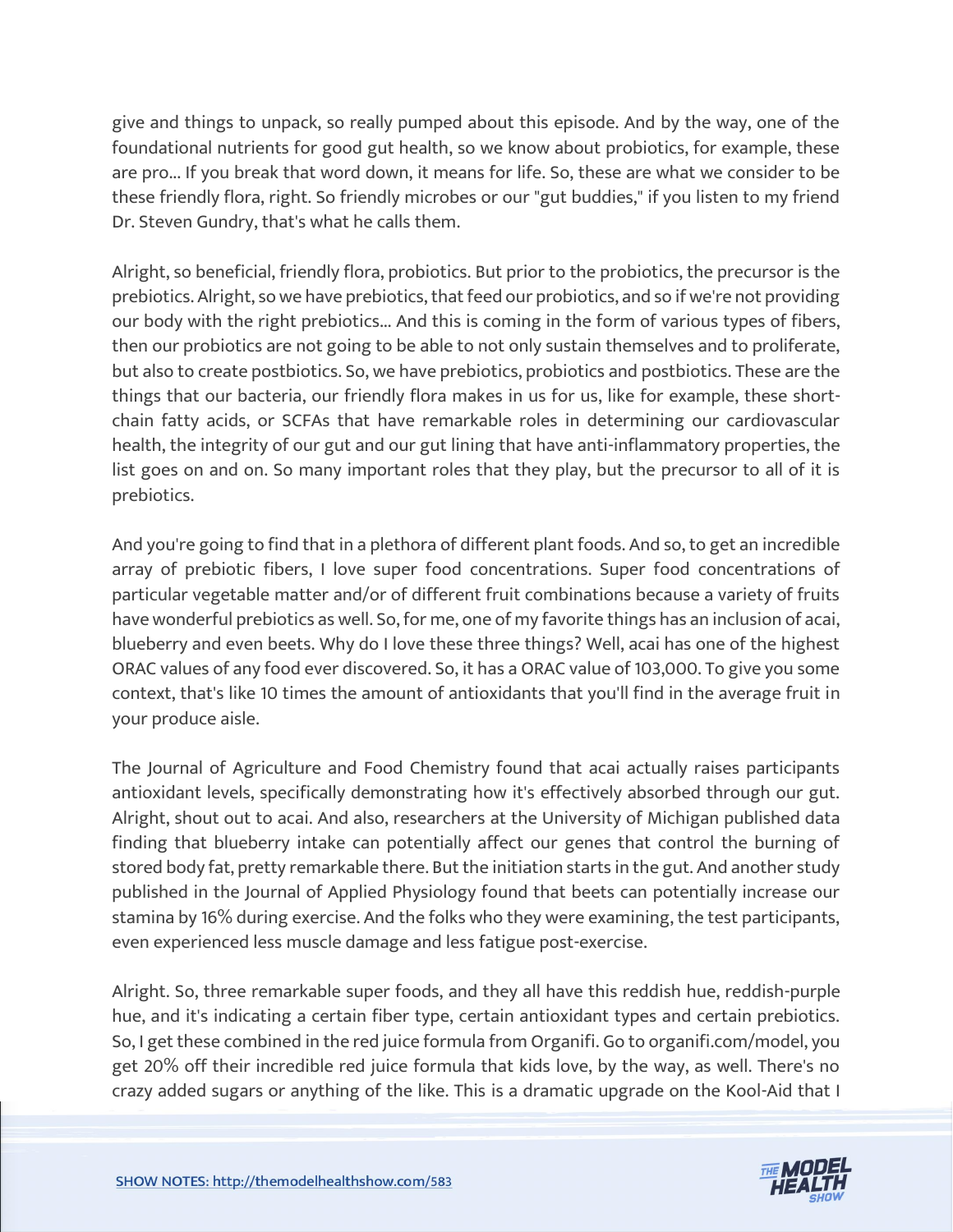used to drink growing up. So go to organifi.com/model. That's O-R-G-A-N-I-F-I.com/model and get 20% off. And that red juice is... It's good. It's just, super good. Kid-tested, mother and fatherapproved. And on that note, let's get to the Apple Podcast review of the week.

**ITUNES REVIEW:** Another five-star review titled, "Inspiring the Lives of Others", by T-Man 866995. "Hey Shawn, I could go on all day thanking you for the passion you put into your craft and truly helping to model the way we need to be living. The information you've put in both books and every single podcast, for years, I will add, is transcending the health and wellness world. I try and communicate all the valuable details you provide, weekly, with my clients. You're a great role model for all ages of people, so keep up the fantastic work, brother, much love."

**SHAWN STEVENSON:** Much love to you as well. Thank you so much for taking the time to leave that review over on Apple Podcast. Incredibly powerful, and I appreciate you so much. And on that note, let's get to our special guest and topic of the day. Our guest today is Will Bulsiewicz, MD. And he's a New York Times best-selling author of the book, Fiber Fueled, and he's also an award-winning gastroenterologist, gut health expert, and author of more than 20 peerreviewed articles in the top American gastroenterology journals. He's a graduate of Georgetown University School of Medicine, and was chief medical resident at Northwestern Memorial Hospital, and chief gastroenterology fellow at the University of North Carolina hospitals. He lives in Charleston, South Carolina, with his wife and kids, and he flew out here to hang out with me in the Model Health Show home-based studio in LA, and this is one of my favorite conversations. Let's jump into this remarkable interview with Doctor Will Bulsiewicz.

**DR. WILL BULSIEWICZ:** I don't know if you knew this about me, but when I became interested in medicine, when I was literally in college, I was pre-med, my original plan was to be a pediatrician and the idea for me was like, I love kids. And I've always wanted to inspire. I've always wanted to help people. That's always been a big thing for me. So, the summer after my junior year of college, before my senior year of college, I went to this camp in New Hampshire in the middle of nowhere, for kids from inner-city Boston, and Hartford, Connecticut. And it was basically like kids that the penal system had said, "Well, instead of us doing this to you, we're instead going to have you go to this sort of rehabilitative camp."

So, I was one of the counselors, and so we worked with these kids all summer. My job was fishing. So, I was in charge... Dude, I got so ripped that summer, man, 'cause I was rowing a boat all summer, and teaching these kids how to fish. And it's so cool to take a kid from innercity Boston, and they catch that first fish, and to see them light up. And these kids made massive changes from day one, towards the end of the summer, and it was not easy. There were a lot of kids that... They taught us being a big... I'm 6'4. Being a big physical male, and with [most of the staff being women, if a child was out of control physically, it was my job to basically](https://themodelhealthshow.com/will-bulsiewicz-human-gut/)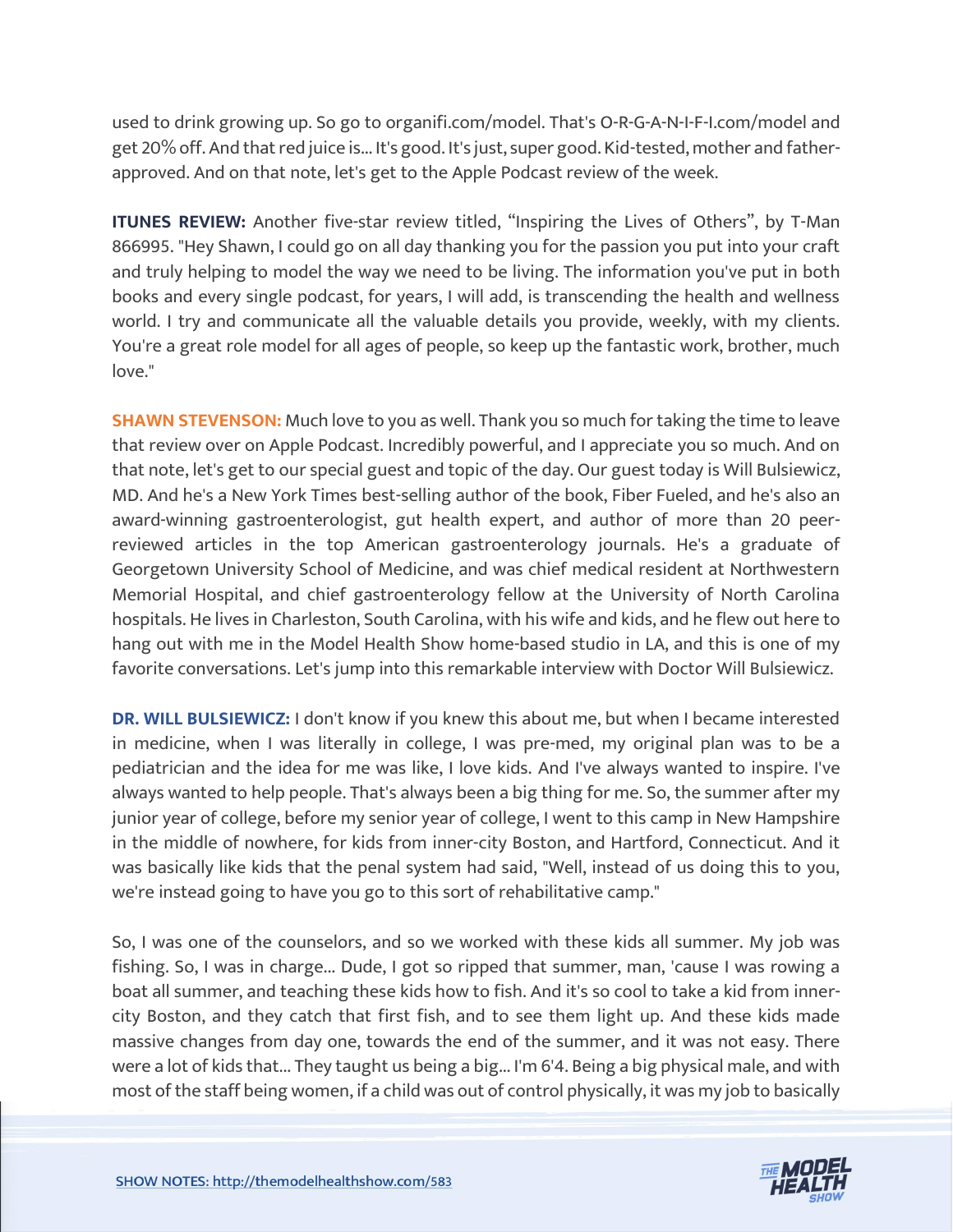get them under control and that would include, in some cases, physical restraints. But the point I was going to make is that, during the course of the summer, you see these kids growing and changing and these issues, these behavioral issues that were there, are going away. And then it ends, and you get on a bus, and you drop them off back in that neighborhood that they came from, and you realize that nothing really changed. It sucks.

**SHAWN STEVENSON:** Yeah, man, but here's the thing, it's the seeds that get planted. Because there can be a kid like me, and despite the environment, all I needed to do was just to see an example of what was possible. So, and those came from... I'd stay with my grandmother for a little while when I was between the ages of kindergarten to second grade. So much brain development's happening then. We had structure, certainty, safety, a lot of love, and then, getting bused out... I was in the deseg program, getting bused out to the good schools, and I saw the environment just like, "I choose this." You know what I mean? But then I would go back. And so, it creates this schism, but at the same time, that imprint is there. And so yeah, all those experiences... Man, you never know who you could touch. They matter, but...

**DR. WILL BULSIEWICZ:** They definitely matter.

**SHAWN STEVENSON:** Back in the day, I did a lot of likes... I would go to different schools and speak. I would go to schools, you know, "He's got to walk through the metal detector," and that whole thing. One of them was an all-girls middle school in one of the worst parts of St. Louis, and you could see the kids were lit up, and they were having a good time and they were learning. They couldn't believe that this was a possibility of learning. But then I know, again, they're returning home. No matter what they're learning about, their nutrition, whatever, they got to deal with what's at home. And so, I made it a mission, and part of even writing Eat Smarter, by the way was, now when I do this stuff, I'm going to make sure that I'm creating the avenue for the parents to be involved, the faculty to be involved, instead of it just being this one-off thing, so... Yeah, man.

**DR. WILL BULSIEWICZ:** I love that, and man, I mean dude, I have so much respect for you, man. And that's one of the things that I love about you so much is that, look at the man that you have become, and where you came from. And it reminds me of 2Pac talking about the rose coming from the concrete, and that's a beautiful thing, but how do we get more roses coming from the concrete? That's what we need. And these are complex issues, for sure. And I think that they really cut across socioeconomics in a lot of different ways, and there's a lot of... There's layers of complexity to it, but it really starts, honestly, at the end of the day, with people actually caring.

#### **SHAWN STEVENSON:** Simple.

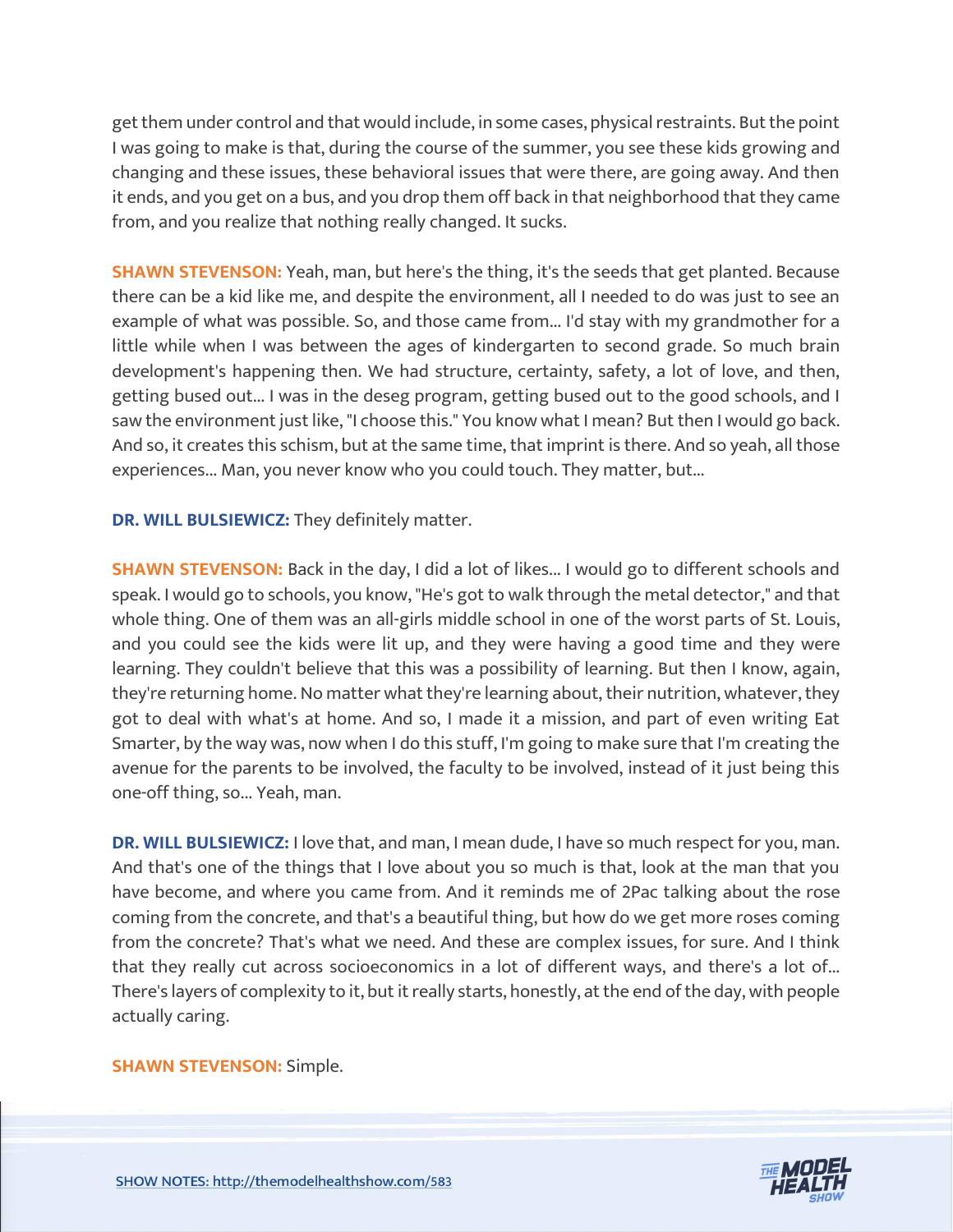#### **DR. WILL BULSIEWICZ:** It's not that complicated, when people actually care?

**SHAWN STEVENSON: That's the real vitamin C.** 

**DR. WILL BULSIEWICZ:** Whereas we can ignore it and not see it, and... But we know it's there. And so how do we make it so that people know that we care about them?

**SHAWN STEVENSON:** Yeah. It's like a superpower today I feel. It's just... It's one of the things that really... Funny enough people are looking, they're craving it, they might not realize it. And they can pick that up in somebody, and I pick that up in you. And just even having you here for the first time to really kick things off, and you're an award-winning gastroenterologist, researcher, published researcher, and New York Times best-selling author, by the way, and there's a big movement that's taking place. And it really revolves around your world, which is the world of gut health. Just to really kick things off for this conversation, what for you, is the big reason why people need to focus on getting their gut healthy today?

**DR. WILL BULSIEWICZ:** There's a revolution taking place in science, it's happening literally as we speak. Every single month there's new scientific articles that are coming out that will blow your mind. They blow my mind and I'm a scientist. I'm a guy who's been sitting in the world of science since the '90s. And the power that exists within the gut is insane, and this is why it become so important for us to first of all, learn about it, and use that information that we learn to empower ourselves with the right information, because then we can tap into this potential. Where this community of invisible microorganisms, they are as alive as you and I are Shawn. And they have personalities just like you and I do. And they got cliques, they got certain friends they like to hang out with. And they got different skills like those things that you do really well that I do not. And they got different dietary preferences. And we embrace those things, but we have to acknowledge that they're there, and when we feed them, when we fuel them, when we empower them through our diet and lifestyle, then they become more successful at doing their job.

Their job is human health, they're touching on digestion, which is access to nutrients, this is... What's more life-giving than that? We can't live without nutrition, without access to nutrients. But beyond that, our immune system, our metabolism, or hormones, our mood, our brain health cognition, even the expression of our genetic code, these microbes they're flipping switches, they're in control of these different things. And there's so much that we could talk about in terms of different directions that we could go with it, but the point though, is that it really starts for the listeners of seeing like, "Whoa, this is powerful stuff, and this is real, the most important thing for human health is not even human." And let's use this information that we can gather from today's episode, from other episodes that you and I have done from other

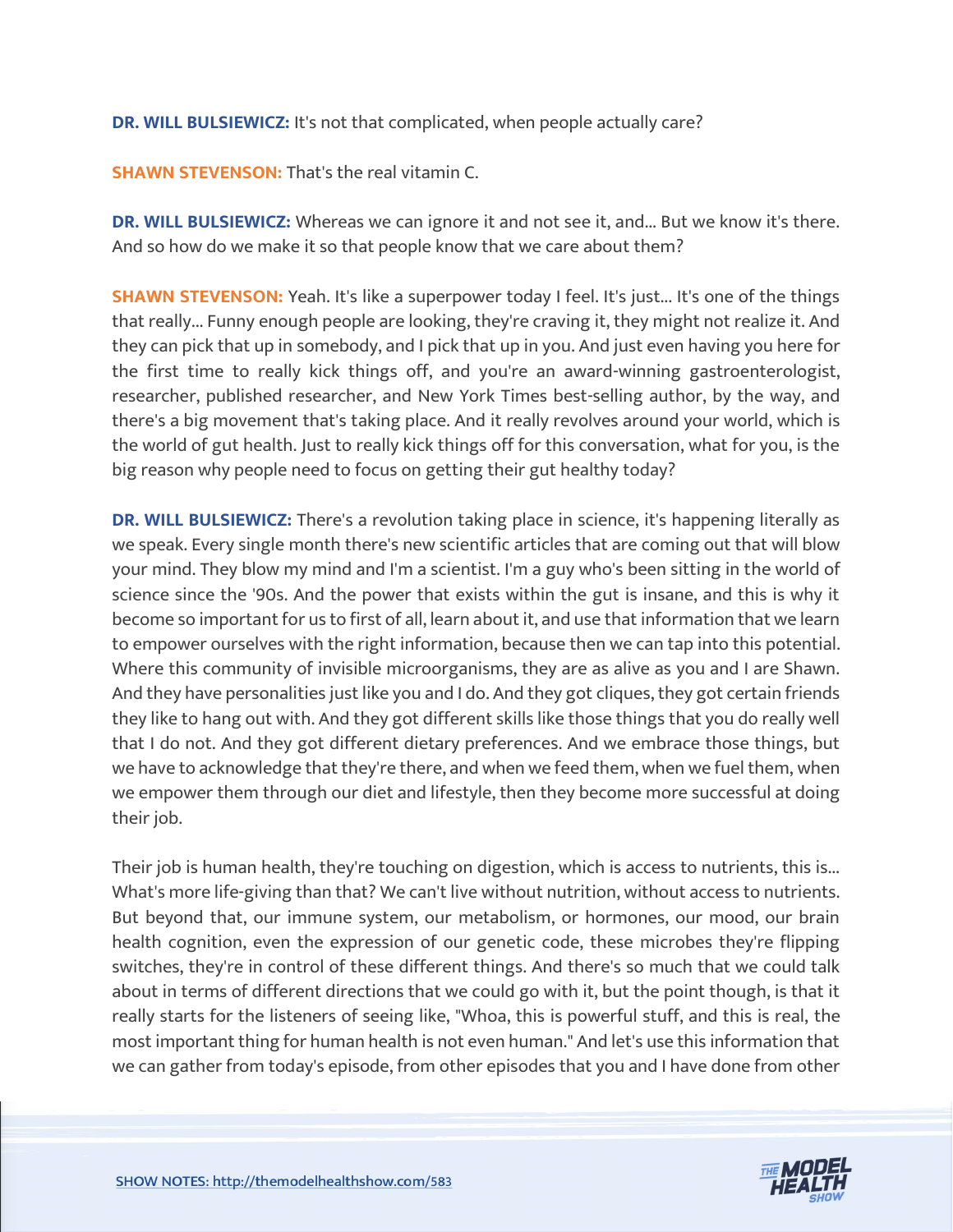episodes that you've done with other people, and let's empower that knowledge so that we can optimize our health.

**SHAWN STEVENSON:** Yeah, I love it, I love it. And of course, we'll put your past appearances on the show in the show notes. But I think it's important, every opportunity that we get for you... Because this is one of the things that really brings it all to life. Can you give us a little...? A snapshot of what's happening in our gut. The different classifications of microbes that are living in us, I believe there's five. And also, just how much... I know we have human cells, but how many bacteria live in our bodies?

**DR. WILL BULSIEWICZ:** Yeah, so let's start with this. We love to talk about human evolution and how we built up to who we are in 2022. And I'm as interested as anyone in these topics. But you can't have a conversation about human evolution and not talk about these microbes. From the very beginning they were a part of this process with us, go back whoever that first human was three plus million years ago, they had a gut microbiome, they weren't a sterile creature. They had a gut microbiome, they had a microbiome with their skin, their nose, their mouth, in women in the vagina, all these different places there are microbes that are teaming, covering us. My thumb right here, there's literally as many microbes right here in my thumb... I can't see them, but there's as many microbes as there are people in the UK, literally here. And the most concentrated place is inside our colon, which is our large intestine. This is where you will find the vast majority of these bugs.

38 trillion, which is a number that's very hard for us to fathom, how do we wrap our mind around 38 trillion microbes? So let me do the best that I can here. We take our galaxy and there's 100 billion stars in the sky, it's a lot of stars. Let's compact that down, and I would have to put 100 galaxies full of stars and even then, I'm not meeting the number of microbes that live inside of you, inside of me and inside of every single listener here today. That's how many there are. And they're made up of... You mentioned five different classes of microbes. So, the most of them are bacteria, now it's time for us to refresh or reboot our understanding of bacteria, because we grew to really vilify them. And that's because the only bacteria that we really knew up until recently, the only ones that we understood are the ones that are trying to hurt us. But the vast majority of these bacteria that live inside of us, they're actually our friends. And we talk about evolution, we rose, and we fell together. So, when we live, they live, and because of that, we grew to really trust these microbes with specific jobs that we can talk about more in a moment, but bacteria... Yeah, there's E. Coli, shigella, salmonella, but there's also a whole bunch of good guys in there. And the good guys outnumber the bad guys, and that's the way that we want it to be because the good guys can keep the bad guys in check and that's a body imbalance. Now, we also have other types of microbes.

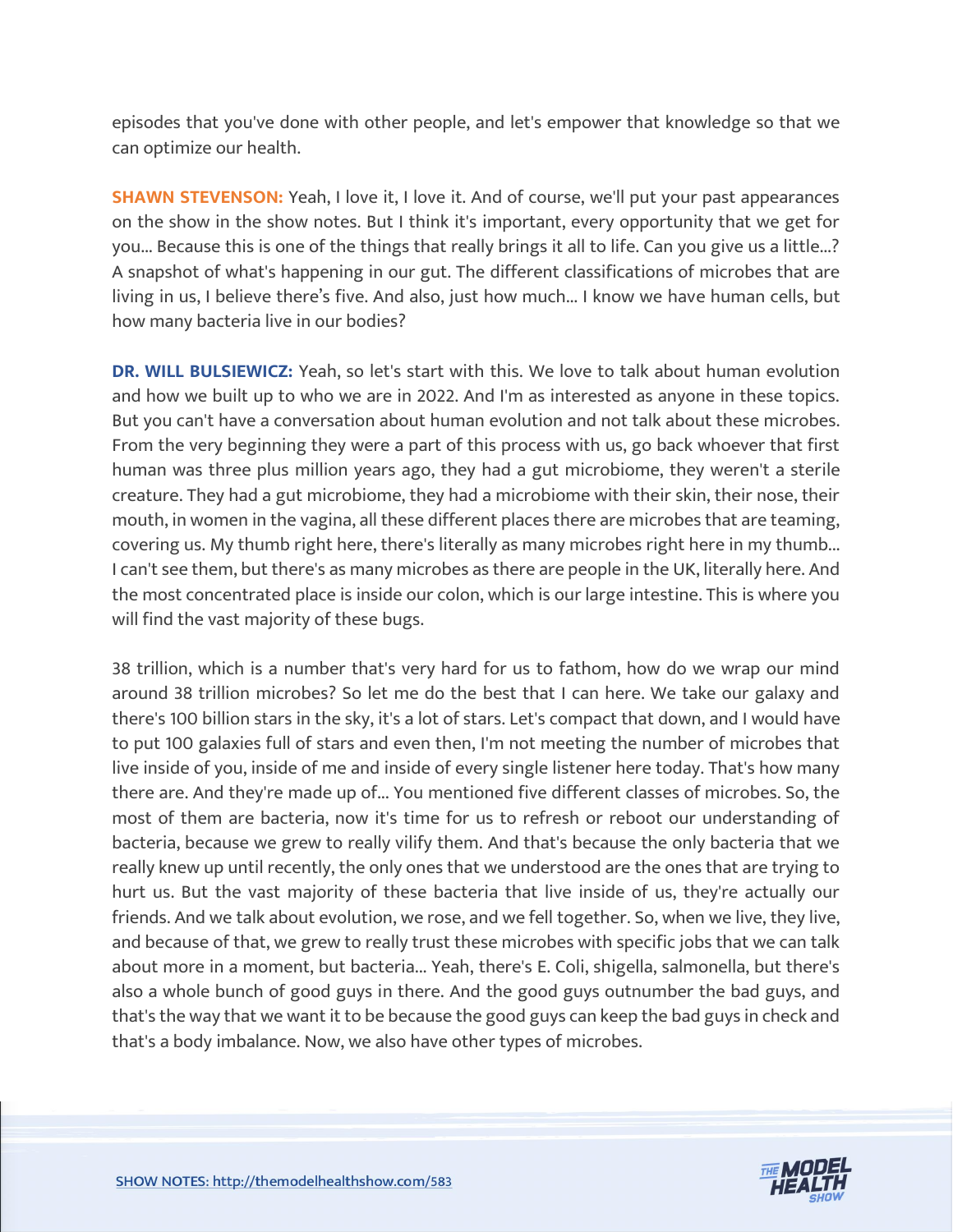**SHAWN STEVENSON:** Before you get to the next category, even with what we deem to be bad bacteria, everything has a role. And you just mentioned that ratio, but going back, I think it was really impressed upon us when the germ theory of disease hit, and it was just like, these things that we can't see are all bad, and we need to kill all of them. And so, then we get to practices today where it's just really about targeting and killing stuff haphazardly, when we can also be damaging our healthy bacteria too.

**DR. WILL BULSIEWICZ:** Thank you, this is actually a huge and very important point. So, there's a historical context to this, you and I are both in our 40s. I'm turning into my dad; I'm becoming a history nerd. Right now, I'm reading a book about the Civil War. In the Civil War, people weren't just dying from gunshot wounds, they were getting gunshot wounds and then infections, and that's what they would die from. Stonewall Jackson, that's what he died from. He died from an infection. But we didn't understand that. We didn't know, but a lot of the soldiers, when they would get hit, they would say, "Don't take me to the hospital." Because all they knew was that going to the hospital meant you were more likely to get sick and then die. And so, they didn't understand it at that time, they really thought that there was like... The theory, the prevailing theory... Again, this is less than 200 years ago, was something that's quite fascinating called miasma, M-I-A-S-M-A. And I don't even know how to describe this, other than it's almost a supernatural thing, it's like... You walk by a swamp at night you and it's dark out and there's this mist and there's a smell, and you're like, Dang man, that's not good over there, is it? That's what miasma was. There's these weird pictures that you can Google on the Internet...

#### **SHAWN STEVENSON: Bad air.**

**DR. WILL BULSIEWICZ:** Bad air.

**SHAWN STEVENSON:** That's back in the days of Uhtred of Bebbanburg and bad air is killing people. Yeah.

**DR. WILL BULSIEWICZ:** Right, but it's right around that time that Louis Pasteur is in France, and he is starting to study, and he discovers this concept of these microbes, and it was actually through fermentation that he was studying, and this transforms our understanding of human health. And all of a sudden, the light bulb goes off and it comes into clarity, and we realize, the top causes of death in 1900 were all infections. Heart disease was not one of the top three causes of death. The top three were all infections. And the most radical, most important event to take place in the history of human medicine was the discovery of penicillin. World War II, we discover a way to stop these infections in their tracks using a pill. Can you imagine how seductive that would be to a doctor in 1945? And so now we start doubling, tripling, [quadrupling down, and by the way, this is an explanation for modern healthcare too, not just](https://themodelhealthshow.com/will-bulsiewicz-human-gut/)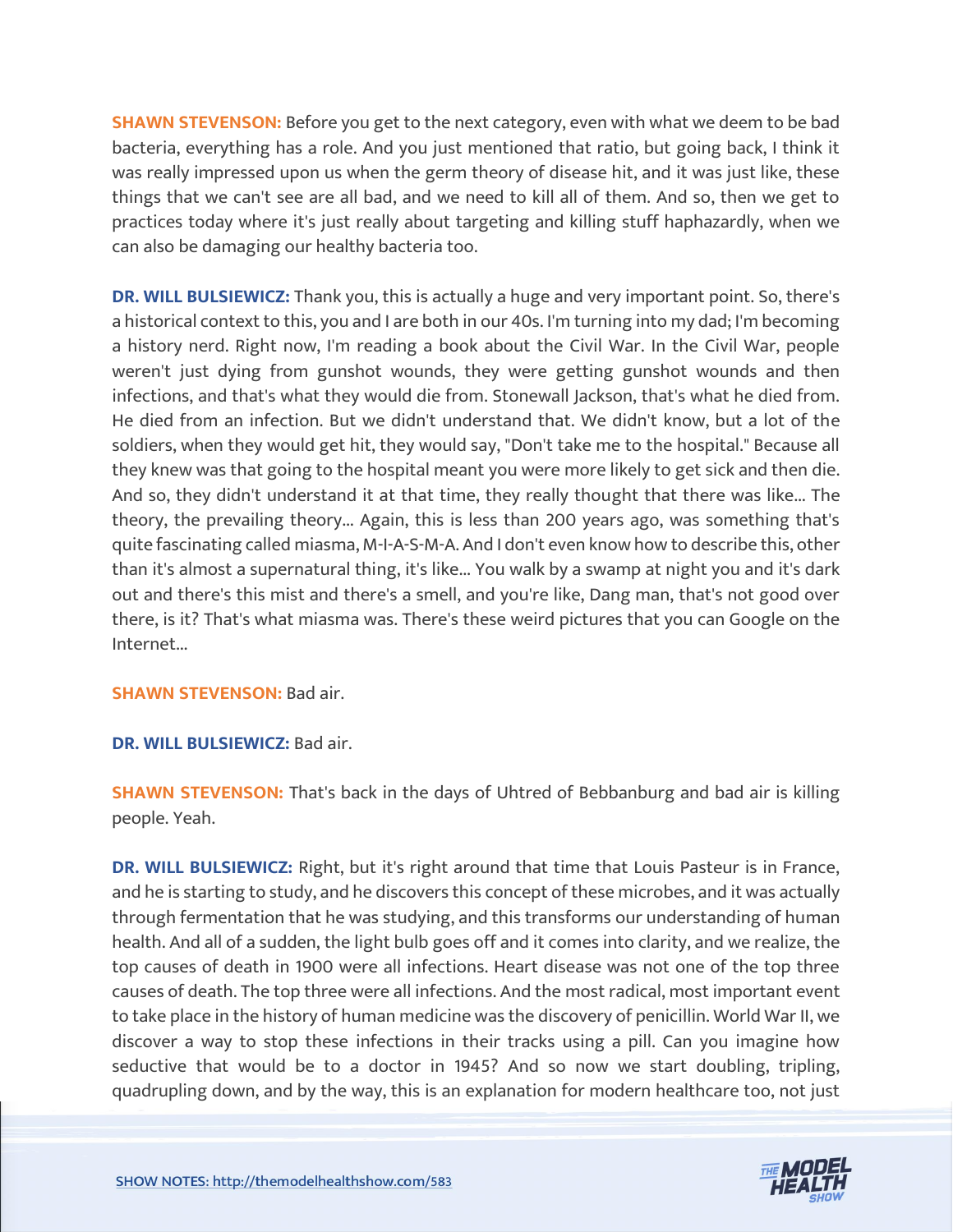the vilification of these microbes. But this is how we got to empower the pharmaceutical industry so much is that we started doubling, tripling, quadrupling down on this idea that pills can fix our problems, we lost track of the basics, like what do you eat, are you exercising...

**SHAWN STEVENSON:** The environment.

**DR. WILL BULSIEWICZ:** Did you get a good night's rest? What's your environment? How about stress? How are you feeling? So, we completely lost sight of that, we built our healthcare system around pills and procedures because it was so seductive, and we empowered those industries and now it's hard to take that back.

**SHAWN STEVENSON:** And a war on bacteria.

**DR. WILL BULSIEWICZ:** And we had a war on bacteria and a war on bacteria to the point that if you look with the development of new antibiotics that was taking place in the '40s, '50s and '60s, there actually... There was someone who was the Secretary of Health in the United States who said, "The war on bacteria is over." But that was a pretty short-sighted comment, and it goes to show you how little we know in an individual moment how we can think we're so right, but yet we're actually wrong because the war bacteria actually was going to go on in perpetuity, these bacteria will always be there. And so, we started looking for ways to basically destroy them, and this is more than medicine, this is our food supply, this is our water. And I'm not going so far as to say, this is the environment in our home, this is what we put on our skin when we shower.

I'm not going so far as to say that these things are bad, again, I don't want to go back to a time where my life expectancy is cut short by infections. But there is such a thing as a pendulum and the pendulum can swing too far, and that's what has happened. And yes, there is the overutilization of antibiotics, and people at home need to know that antibiotics aren't just targeting the bad guys. Antibiotics are dropping bombs. They're dropping bombs in the gut microbiome, and they're just decimating it, and it's hard for us to recover after that, 'cause basically we've destroyed part of our gut. But even going beyond the antibiotics, think about our food supply. So, food is meant to have a life cycle, this is the way that it works. If we call it a plant, that plant starts off as a seed and it germinates and it sprouts and it rises up from the soil and it grows towards the sun and it matures and eventually it reaches a point of maturity that a guy like you and I might come along and be like, "Oh, look at that tasty cabbage, I think I want to eat that."

But if we don't, it continues to mature to a point that it no longer is edible, it starts to break down, it decomposes, we've missed our window of opportunity to eat it. We may call it rotten... [That](https://themodelhealthshow.com/will-bulsiewicz-human-gut/)'[s kind of a derogatory term. We don](https://themodelhealthshow.com/will-bulsiewicz-human-gut/)'[t have to call it that, because what](https://themodelhealthshow.com/will-bulsiewicz-human-gut/)'[s happening is,](https://themodelhealthshow.com/will-bulsiewicz-human-gut/)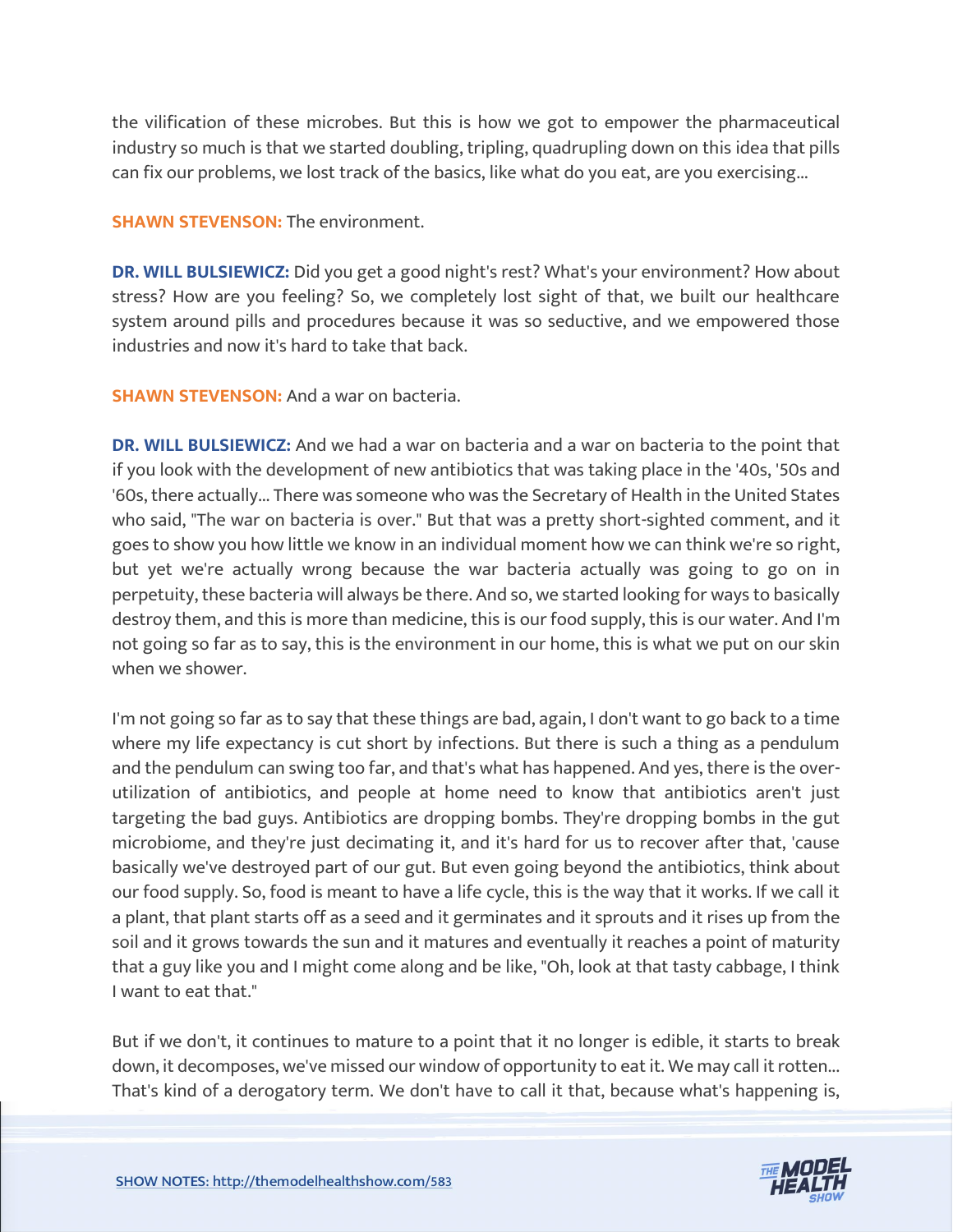this is the life cycle of food, and it's decomposing and it's going to turn back into soil, and that soil is going to enrich the next generation of seeds that are ready to sprout and grow. This is the circle of life. Food is meant to decompose. So, what are we talking about with something that sits on the shelf for two years and it's exactly the same as the day you produced it, what's the deal with that? Well, here's the issue, preservatives, we call them preservatives, and I would call them antimicrobials. Because it's the microbes that are part of this life cycle, and they break down the food. So how is it that you can have cold cuts that sit in that refrigerator for a year, and you cut off a couple of slices every couple of days? And how is it that you can have crackers that sit in that bag, and they're just as fresh and tasty...

**SHAWN STEVENSON:** Not to mention a Twinkie that can last 100 years. We haven't even experimented to find out yet, but it's incredibly abnormal.

**DR. WILL BULSIEWICZ:** And how about those experiments where someone grabs a McDonalds burger and puts it...

**SHAWN STEVENSON:** The fries. What about the fries? Growing up, it was three kids, so we would randomly find a French fry in a couch cushion or somewhere in the car from... And it looks like the day that it was bought, and it could have been there for a year, who knows. That's crazy, man. Crazy.

**DR. WILL BULSIEWICZ:** Right, but there's a reason why this is happening, is that we have retarded the microbes, so we're disrupting that normal life cycle, and the way that you disrupt it is by basically keeping the microbes away. So, then what happens when you take that and put it into your body? And the problem is, we don't know. And I'm not here to... First of all, I'm not here to pretend that I don't eat processed foods, I do. I do my best to reduce them. But I am here to talk to the American public where the average American's diet is 60% ultraprocessed foods and look at the health problems that we have in this country, where we are the biggest spenders per capita on healthcare in the world, by far.

#### **SHAWN STEVENSON:** By far.

**DR. WILL BULSIEWICZ:** By far. Literally number two is less than half of the United States. And yet, if you look at our life expectancy as rich as we are and as much money as we spend on healthcare, we're like number 43 in the world in life expectancy. Countries like Costa Rica, which are third world countries, and they spend 10% of what we do in healthcare, per person, they're living as long as we are, crazy.

**SHAWN STEVENSON:** Yeah, something's not adding up.

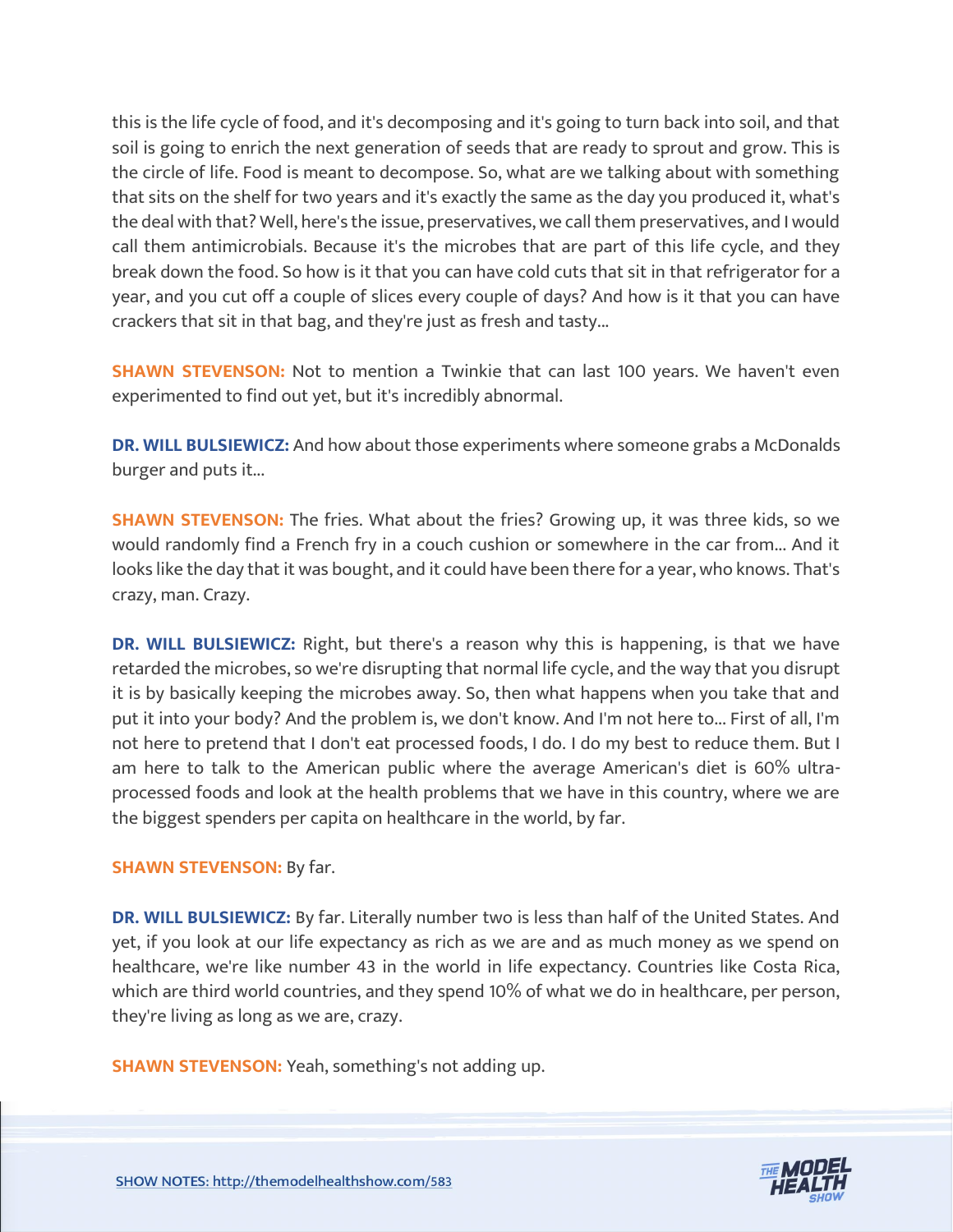**DR. WILL BULSIEWICZ:** Something's not adding up. And this is the point, going back to what you were kind of getting at, which is that there's good microbes, there's bad microbes, but many of the things that we are choosing in our society, they're just smashing both of them, and that's not a good thing. And... So yes, bacteria, that's number one.

**SHAWN STEVENSON:** Yeah, and by the way, I just love that you mentioned that pendulum as well, because we're not here to vilify either side. If you think about the context of one of the issues today that actually kills a lot of people still, as of this recording, unfortunately is water, drinking water that's contaminated with nefarious organisms. So, we have that as an occurrence, and then on the other end, we have utilizing a very strong antibiotic in the form of chlorine in amounts that might be unsafe for your microbiome as a way to "clean the water." So, I don't want, of course, to drink contaminated water that can make you sick, but at the other side, I don't want you drinking something that can also make you sick, but it might have more of a long-term drip effect, to use a pun with the water, of damaging you. So where is that graceful spot in the middle where we have a respect for the structure of water itself, the state of... Because even... And as I'm talking about this, I'm thinking about humans evolved drinking water, that was a lie, that would have exposure to what would probably be more beneficial microbes, but they were coming from springs. Humans would set up civilization, spots, tribes where the water was coming out. And today...

**DR. WILL BULSIEWICZ:** Sure, that's why we feel so much more comfortable... This is innate in us, we can't change this, but this is why we feel so much more comfortable living close to water.

**SHAWN STEVENSON:** Yeah, it's a vibe. It's a vibe. But today of course, we could basically get water anywhere delivered or we'll drill down into an aquifer or whatever the case might be, we've got all of these wonderful inventions to clean water, which is great. So again, it's that pendulum, we've got everything on the spectrum is an option, but at the end of the day, we have to come with a place of balance and this again, is what I really love about your work is taking all these things into consideration, not vilifying any of it, and let's find a place to bring everybody together. And so, we got bacteria, and then the next one would be?

**DR. WILL BULSIEWICZ:** So, the next one would be the yeast, so the fungi. People have heard of Candida, so Candida lives inside of all of us, it's there. Now Candida can get out of balance, get out of control in a person who has a damaged gut, but when our gut is in balance, again, the good guys suppress the bad guys, and so we don't need to worry about that in the vast majority of cases, so that would be the Candida. Now the third one... I'm thinking my favorite, it's the archaea. Now the archaea, they're not bacteria, they're not fungi, they're somewhere in between. And the earliest life that we're aware of on Mother Earth are archaea. We believe that they are the first thing that showed up about 4.5 billion years ago. Again, humans, three [million years. Four and a half billion years ago, that](https://themodelhealthshow.com/will-bulsiewicz-human-gut/)'[s more than a thousand times more history](https://themodelhealthshow.com/will-bulsiewicz-human-gut/)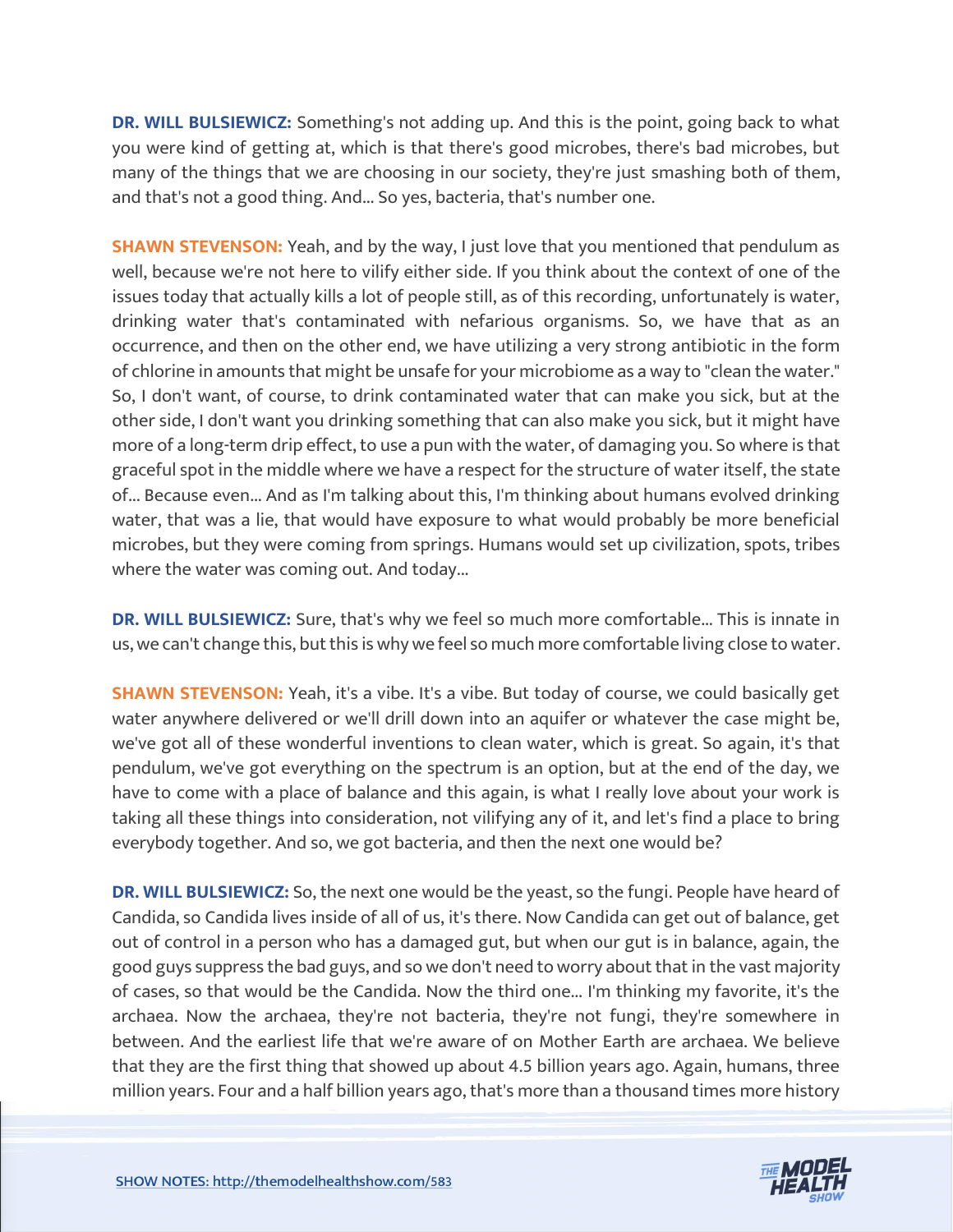than us humans, and that actually predates oxygen by billions of years, which is crazy, they were there when there was no oxygen. So, I can assure you that no matter what happens to us humans, I'm pretty sure the archaea will be around.

#### **SHAWN STEVENSON: Facts.**

**DR. WILL BULSIEWICZ:** They're very resilient, and you will find them in some interesting places, you could find them inside of a volcano, you can find them in the bottom like miles deep in the ocean and Rift vent and they are potentially inside your colon right now, hanging out. And they're very interesting creatures. They're gas producing. So, some people who have archaea will experience gas and bloating. Now, this is not to vilify them, because the flip side is that we also have evidence that suggest that archaea protect us from heart disease. So, you could create plans to attack archaea because you have gas and bloating but could that be a mistake because you then increase your risk of the number one cause of death in the United States, heart disease. These are questions that we have to grapple with. But at the end of day, I tend to believe, and I think it comes back to the important point that you made, Shawn, is that I tend to believe that the solution is not destruction.

The solution is building up, let's be builders, let's not be wrecking balls, let's be builders, let's make something. And that's what my approach to gut health is all about. Now the last two, number four are the parasites. There are many types of parasites actually, some of them are actually good for us, some of them are actually great for our metabolism, believe it or not. So, like Blastocystis hominis, we actually have research... There's a company that I'm involved with called ZOE, we're a personalized nutrition company, and we do microbiome, continuous glucose monitor, lipids, and people enter into an app what they're eating in thousands and thousands, we have 10,000 people now who have done this. They all do these tests, and then we can put it into super computers, and they can run complex algorithms and identify personalized trends of how to optimize our metabolic health to control our blood sugar, to control our lipids, to reduce our risk of heart disease and to help us lose weight if we need to do that. It's pretty cool stuff. So anyway, one of the things that we found is that this Blastocystis it's a parasite, it's actually great for our metabolism, and I am a proud Blastocystis donor. I know from my testing, I got a buddy downstairs, a Blastocysts who is my buddy, taking care of me.

**SHAWN STEVENSON:** That's something I would have never thought you would say today. That's awesome. When I think about... As soon as you said, parasites, I thought about these relationships that you see even in the ocean with these certain fish hanging on to sharks and kind of having their... Their traveling is conducted that way. There's this great show on Disney Plus, National Geographic show with Will Smith.

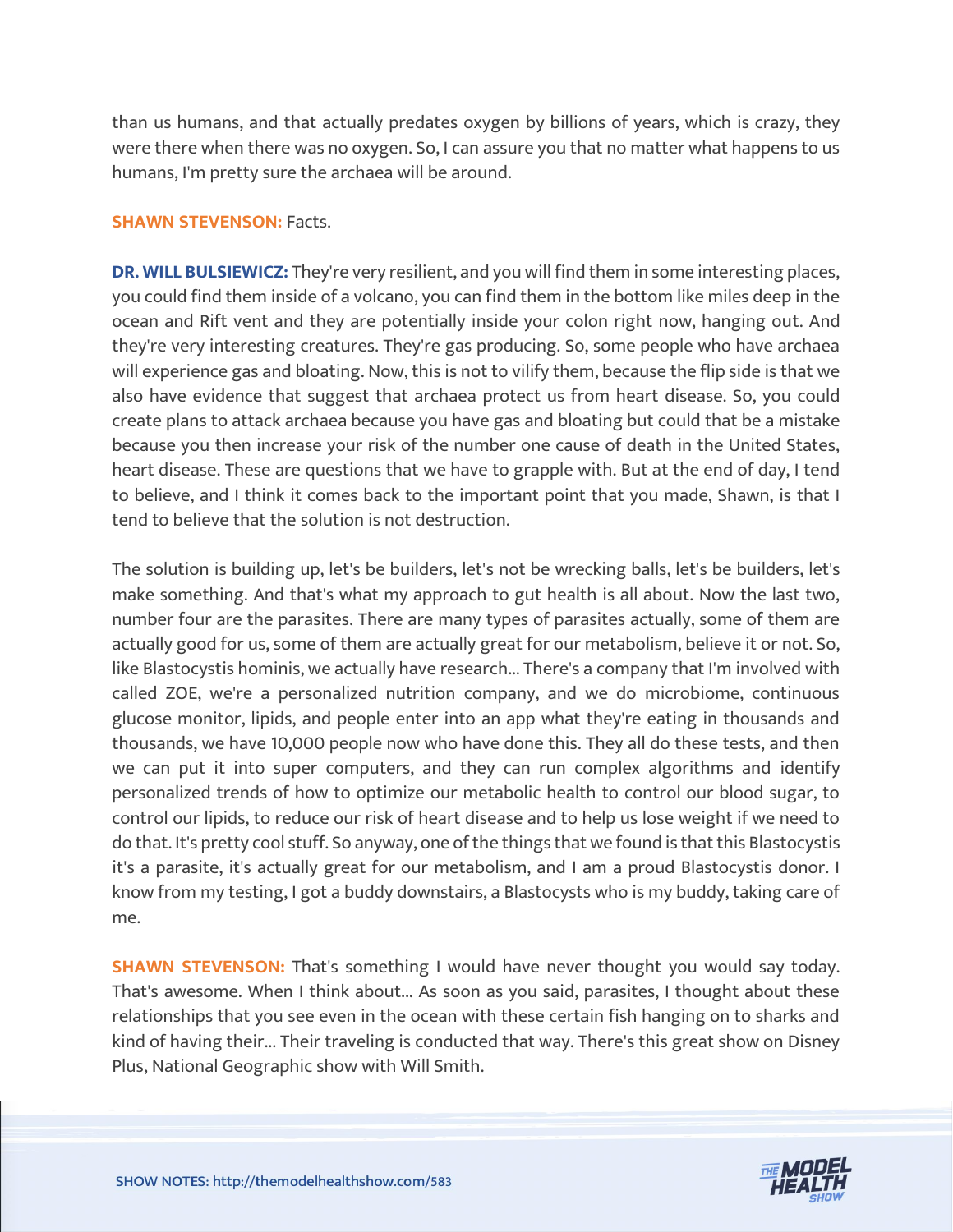**DR. WILL BULSIEWICZ:** See, now this is how I know that you're a dad in his 40s man.

**SHAWN STEVENSON: Listen...** 

**DR. WILL BULSIEWICZ:** You got Disney Plus.

**SHAWN STEVENSON:** Even when you said that about becoming your dad and watching some civil war stuff, last night, I was sitting there watching the story of MC Hammer's dancers and their background and their history and how they grew up and wanting to be a soul train... I'm fascinated with history of stuff right now.

**DR. WILL BULSIEWICZ:** MC Hammer is fantastic and his rise in Oakland was a great story. I wanna know too about the In Living Color dancers. J-Lo was one, right? J-Lo was an In Living Colour dancer.

**SHAWN STEVENSON:** So, one of them actually I had that was cued up for the next watch was Josie, she was a In Living Color dancer.

**DR. WILL BULSIEWICZ:** Nice.

**SHAWN STEVENSON:** That's I was going to watch next, but then my wife and I started talking, and she was kind of talking sh\*t about the fact that I'm watching these history reports basically on all these different things, it's just so fascinating, and also, I think it's... I'll tell you this, I haven't really articulated it, but I love to see... I love to pick up what worked for people and to find out what didn't work, and also with every great story consistently, there are challenges and opposition that take place throughout the way, and I think it's a human connective tissue thing when we hear these stories of resilience, and we understand that we're not alone in our struggles. So, it's just...

**DR. WILL BULSIEWICZ:** I would agree.

**SHAWN STEVENSON:** Yeah, I think that's kind of why I'm really more tuned into it now as well.

**DR. WILL BULSIEWICZ:** Yeah, nice.

**SHAWN STEVENSON: So awesome.** 

**DR. WILL BULSIEWICZ:** Yeah, and I think speaking to that, these success stories, one of the challenges that we have is that there is no one-size-fits-all, that we are unique individuals, that [speaking again to the gut microbiome, there are eight billion people on this planet, and there](https://themodelhealthshow.com/will-bulsiewicz-human-gut/)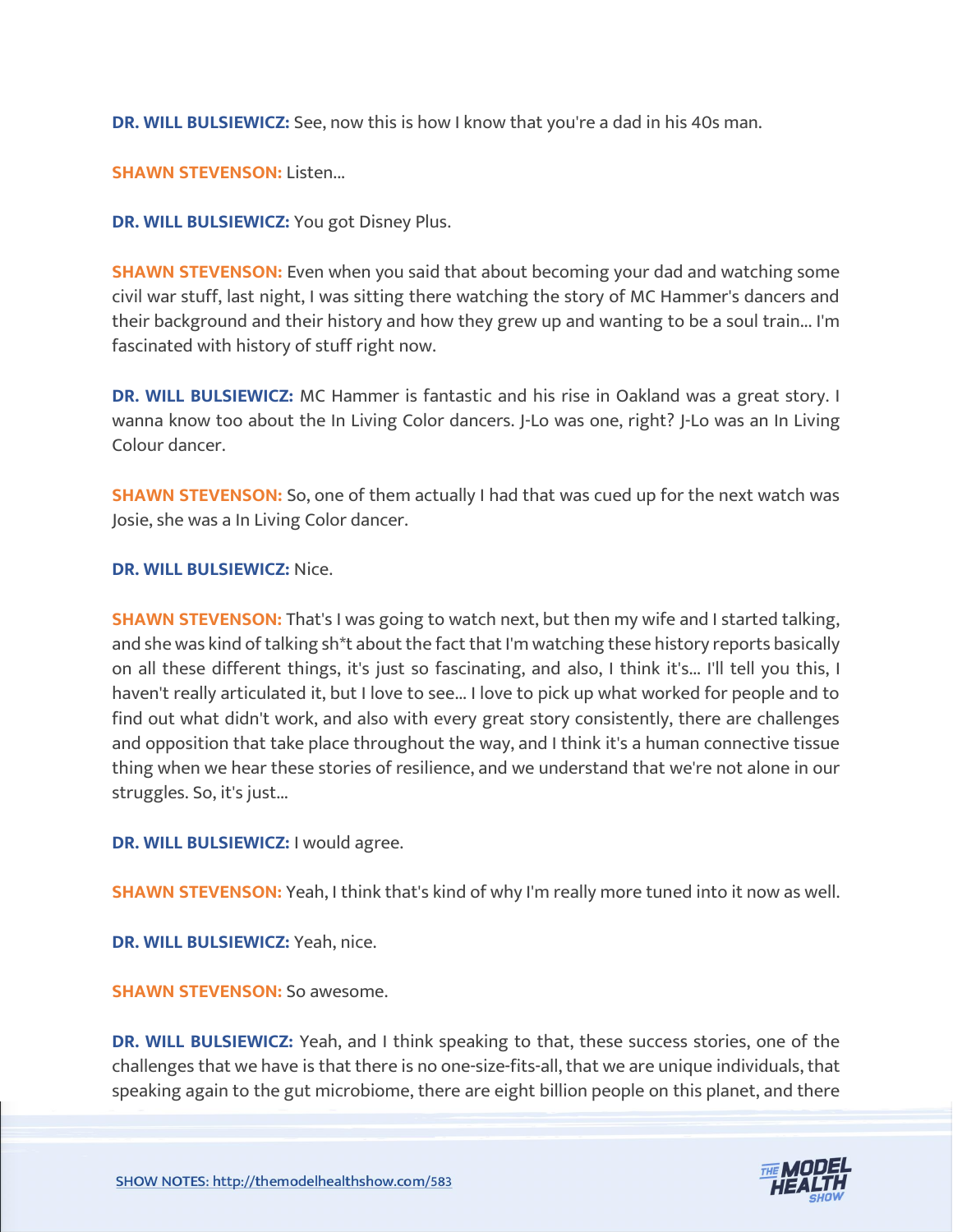is no other Shawn Stevenson when it comes to the gut microbiome, it's a fingerprint, even better than a fingerprint, and it is completely uniquely yours. Now, let's pretend that you have an identical twin who grew up in the same place as you, you would only share about 35% of the same microbes. And let's pretend that the identical twin literally lives at home with you and eats the same food that you do.

**SHAWN STEVENSON:** Can he be an evil twin?

**DR. WILL BULSIEWICZ:** He's an evil twin. So, this lucky gentleman who gets to hang out with you all day, who also is evil, we can feed you guys the exact same food, you would still have different responses. And what do we do when we have a clinical trial, which we all love, we all love these clinical trials, but there's a problem, because at the end of the day, you are not average, I am not average, and neither are the people listening to us right now. And I'm not saying that in an inspirational way, although I do like that inspirational element. But I'm saying more like, you can't expect that you're always going to fall into the average of what everyone gets, you're going to have your own response to everything. And so, when we do a clinical trial, let's pretend Shawn for a moment that we're comparing plant-based to Keto. Alright, now I'm not trying to pick any fights with anyone who's watching this show, I'm all about inclusion and I want people to feel very comfortable with me, alright? But let's pretend that we do plantbased versus keto, and the goal is weight loss.

And in this trial, we go, "Oh, okay, on plant-based diet, the average person lost four pounds, and on the Ketogenic diet they lost three pounds, so we're going to make the plant-based diet the winner, we declare this the winner." Okay, what do you say to the person who gained five pounds on a plant-based diet? Are they supposed to feel good about the fact that the average person lost four pounds on a plant-based diet, and they gained five? What do you say to the person who lost 20 pounds on the Ketogenic diet? It's not good for them? So, there's this personalized element to it, and it comes back to the gut microbiome, and I'm excited about the future of personalized nutrition, because this is how we move beyond averages and tap into our unique biology to ultimately figure out how to use this information. There is so much information in our poop, okay? To put this into context, you asked me in the beginning, what do people need to know in terms of cells and stuff like this? Alright, literally, you are less than 50% human.

And if we only look at the cells that I consider to be from biology class, true cells, they have a nucleus and an endoplasmic reticulum and Golgi complex, you look at that, you are 10% human. 90% of your cells are coming from these microbes. And if we look at you from a genetic code perspective, the human genetic code is shockingly simple, and it makes up a very, very small part of our actual information. Less than 1%. 99.5% of our genetic code comes from these [microbes. So, the amount of information that exists in a bowel movement, look, you](https://themodelhealthshow.com/will-bulsiewicz-human-gut/)'[re just](https://themodelhealthshow.com/will-bulsiewicz-human-gut/)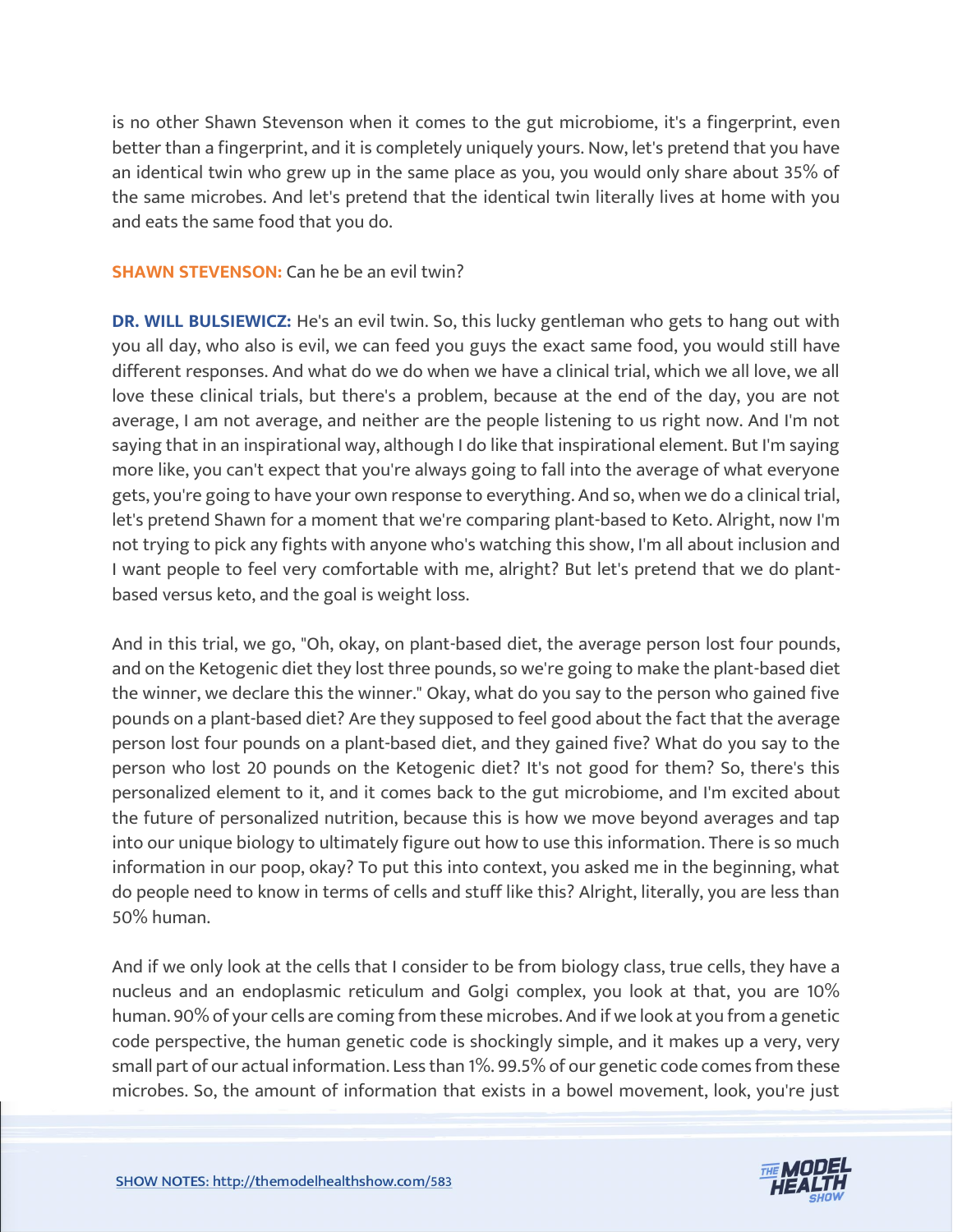going to turn and flush it down the toilet, but pay it some respect. Because Shawn, it was to the point that there's so much information that the computers of the '90s could not handle this amount of information, and it took us until 2005 or 2006 to have computers and laboratory techniques that allowed us to understand the gut microbiome. That's when we started to break through on this stuff for the first time, and a lot of that has to do with the overwhelming amount of information where 99.5% of our genetic code can be identified in a bowel movement.

So, it's just insane and it really makes you come at this with humility because 20 years ago, we're just flushing the toilet, "Get that crap out of here," and now scientists are fighting over fecaliths. It's like a Jurassic Park thing where they tap into the amber and they get the mosquito DNA. Now scientists are fighting over caveman poop and who gets to have ownership of the information that exists in caveman poop. Alright, they're fighting over it.

**SHAWN STEVENSON:** They're fighting over sh\*t.

**DR. WILL BULSIEWICZ:** Oh dude, I'm telling you this stuff is worth like millions of dollars. You step in a caveman poop, if you step in a caveman poop, save it because it is worth a lot of money.

**SHAWN STEVENSON:** Dang. Oh my God, that's crazy. So powerful. Since we're on the topic of poop though, let's stay here for a moment.

**DR. WILL BULSIEWICZ:** Let's go.

**SHAWN STEVENSON:** What kind of information can our poop tell us about our health?

**DR. WILL BULSIEWICZ:** This is such an important topic because we have stigmatized talking about poop, and that's an unfortunate thing because to me, this tells us just as much about your health as your blood pressure, your heart rate, your ability to run a mile. This tells me just as much information because if we're saying that gut health is so important, and again, like I'm here telling you that these 38 trillion microbes are critically important for digestion, our immune system, our metabolism, our hormones, our brain and mood and our genetic expression. So, if it's that important, what is our window into understanding this? And it's literally the bowel movement that you just dropped in the toilet. And so, what can we learn from this? Well, here's where I would start. Your body thrives on rhythm. It's like your heart. Dude, you're a good athlete, man, alright? I'm quite sure that you could give me a decent time in running a mile, and I know you can lift some heavy weight, but if I flip your heart into an abnormal heart rhythm, I can assure you, you won't be able to walk up a flight of stairs. That's [how much your heart requires rhythm.](https://themodelhealthshow.com/will-bulsiewicz-human-gut/)

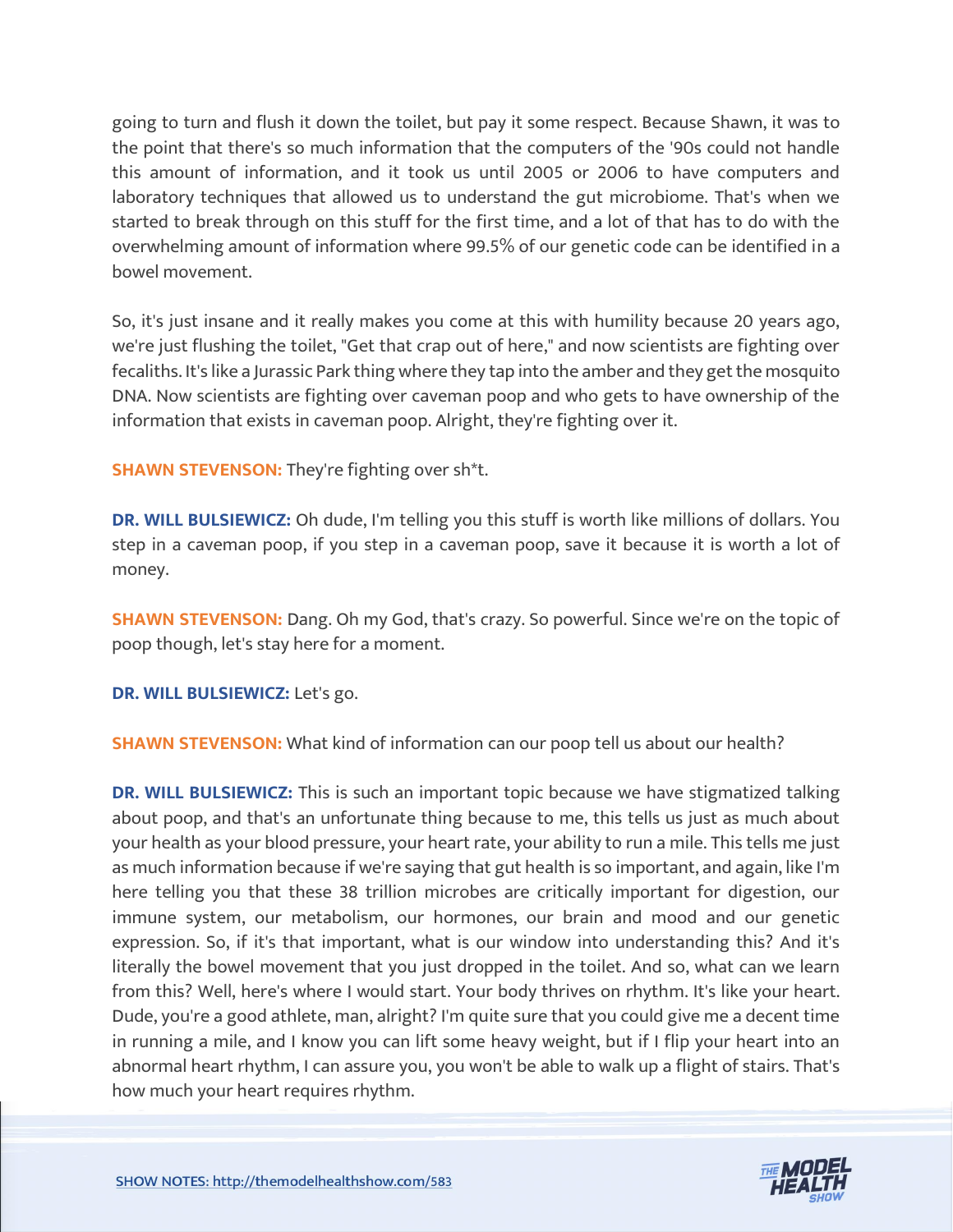So, what happens when our gut is out of rhythm? We suffer. A gut that's in rhythm is just effortless. You are enjoying your food. You're having good, regular, complete, and dare I say it 'cause it's real, satisfying bowel movements. They feel good. And you whip that door open, and you walk out in slow motion and the entire world knows dang man, that dude must have dropped some bombs in there.

**SHAWN STEVENSON:** I'm a visual person. I'm picturing the whole thing.

**DR. WILL BULSIEWICZ:** Doves flying right? Doves flying in slow motion and it's just like, "Yo Doctor B is in the house right now." So anyway, but in all seriousness, the flip side, and these are the people that I've taken care of my entire career. These are people who are suffering and they're suffering from a loss of rhythm of their gut. Their gut is out of rhythm.

How does that manifest? Well now, this is not just effortless. This is a struggle. Eating food is a struggle. They suffer with symptoms, gas, bloating, discomfort, cramping, diarrhea, constipation. Their bowel movements are a struggle. They're not rhythmic. They're not effortless. In fact, they can be very challenging, very difficult, require great effort, be uncomfortable, not be satisfying, feel incomplete, right? And these are the experiences, like for the people who are at home, if this is resonating with you, I'm talking to you right now. This is what you can experience in a bowel movement, in the bathroom, behind a closed door. That's an insight that your gut is not where it needs to be, and we need to get it back on track, get you back to those effortless bowel movements, get you back to the satisfying bowel movements. So, I really think that this is an important thing to look at. Now, one of the biggest misconceptions that is just flat-out dead wrong is that people think that it's all about how often you go. Does that matter? Yes, it does, but that's not the only thing. You can only take so much from that.

Let me put it this way. If you tell me, "Hey, doc. It's been seven days since I've had a bowel movement." Okay, you're constipated. I know what the problem is. I don't need any more information, right? But you could poop every day and be constipated. You could poop five times a day and be constipated. You could be literally having explosive watery diarrhea and be constipated. So let me walk through these for a moment because I think this is important. There is an epidemic of constipation out there, and these people, let me describe the constipated person so that the people at home can see if this resonates or fits with them 'cause they're wondering what's going on with their body.

The constipated person suffers, number one, with gas and bloating. They all have gas and bloating. It is the number one symptom in constipation. And they may have discomfort, and [that discomfort could be any of a number of places. It could be lower, but it could be upper](https://themodelhealthshow.com/will-bulsiewicz-human-gut/) 

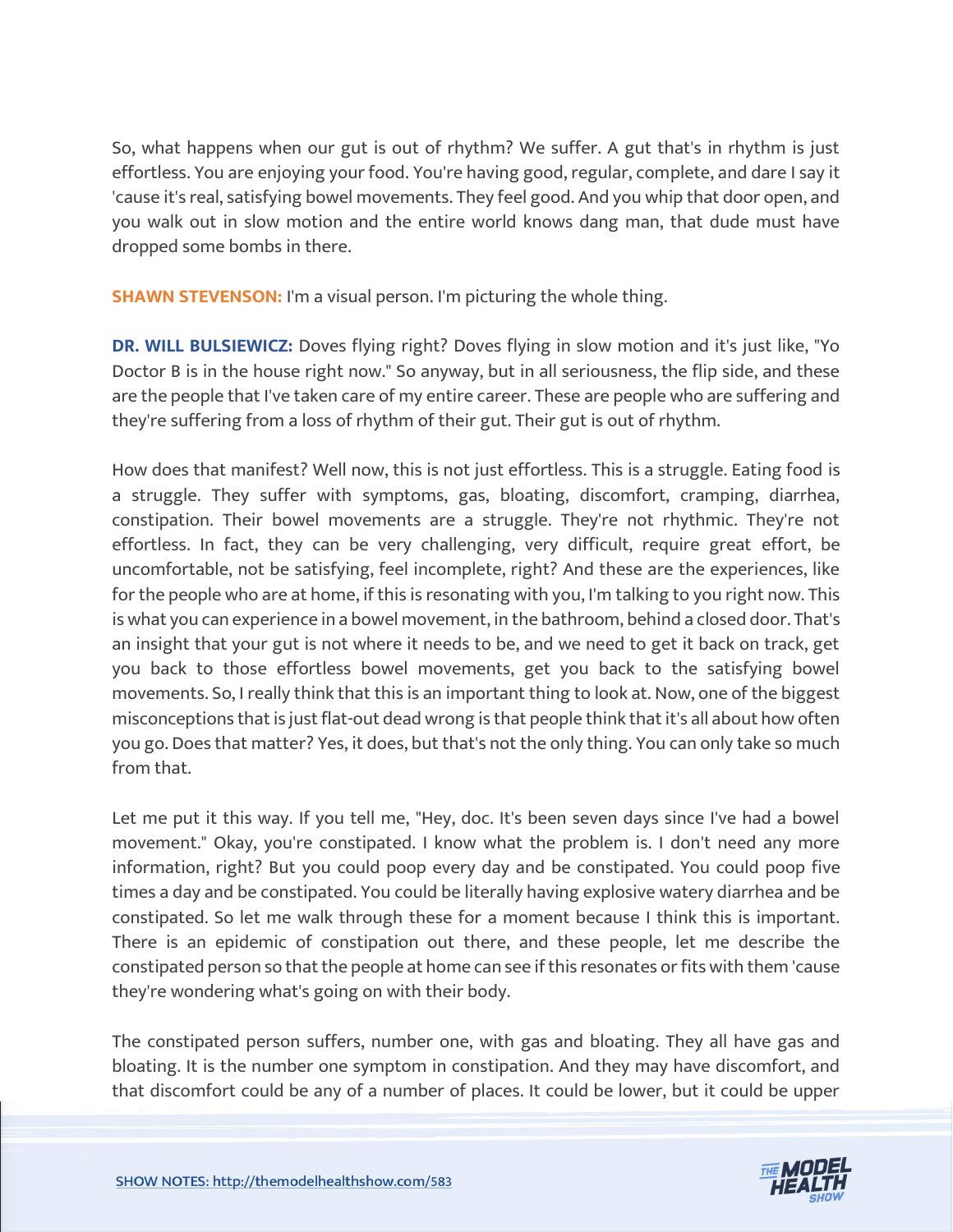abdominal pain. It could be right across the top, could be around your belly button, could radiate to your back, could feel like your gall bladder. It's a number of different places. You get nausea in many cases, like a mild nausea. You're not literally throwing up. You lose your appetite, like food is not appealing to you anymore. Fatigue, tons of fatigue. This is a common symptom of constipation. So, if this is you, like gas, bloating, and some of this other stuff, you got to listen up, because you could be pooping every day and still be constipated. And this person, when they go, I will say to them, "Okay, cool, so you're pooping every day, but do you really feel like you completely emptied your bottom when you go?" They go, "Dr. B, oh my gosh, you're right." They feel like it's not complete.

Or take the person who has four bowel movements a day, they go, "Doc, I'm not constipated, I'm having four bowel movements a day. Come on man, I'm not paying you money for this." Hold on, when you go, is it like you're straining to just have a little chicken nugget? And they go, "Yeah, it's just like a little thing. It's not very satisfying. And then I have to go again 30 minutes later." You are not completely evacuating, and when you are not completely evacuating, you are backing up, and when you back up and that compound interest starts to add up, you might drop 70% of it out, but 30% is sticking. That 30%, after a couple of days, is going to add up and effect you, and that's how you manifest the symptoms of constipation.

Now, the last thing I want to talk about real quick, 'cause I think this is very important, is that there are people who have diarrhea, and these people typically, they suffer with chronic constipation. They're like, "Yeah, I've always had constipation, and then all of a sudden, boom, I had diarrhea one day and now I'm having diarrhea, like going watery bowel movements eight times a day. What's going on there?" So, what's happening is they have a column of solid stool that is backing up and it's impacted and it's not moving, and the only thing that can get through the cracks and the crevices is the liquid. So, the liquid comes down to the bottom, and our rectum is not designed to hold liquid, so you feel urgency and you rush to the restroom, and you have a loose watery bowel movement. And you go to your doctor, and you say to your doctor, "I'm having watery stool," and they say, "Take Imodium. It slows down... It's an antidiarrheal and it slows you down," and actually your problem gets worse.

This is a person who has, what we call, overflow diarrhea. I've seen it a bazillion times. These people are so frustrated because nothing is working to fix their diarrhea, and the solution is paradoxical. You got to run it out. You actually have to make yourself poop more, like drinking a bottle of magnesium citrate, to get a couple good healthy evacuations and get your body back on track. So, going back to the question, Shawn, there's so much information that we can gather from our poop. From the rhythm, how often we go. From the experience, like how satisfying. Is it a complete evacuation? And from the appearance of the bowel movement. Is it sausage-shaped, is it soft but formed, or is it a pile of mush? Or, on the flip side, is it hard and with cracks and [crevices? And that](https://themodelhealthshow.com/will-bulsiewicz-human-gut/)'[s a constipation bowel movement. So, all this information](https://themodelhealthshow.com/will-bulsiewicz-human-gut/)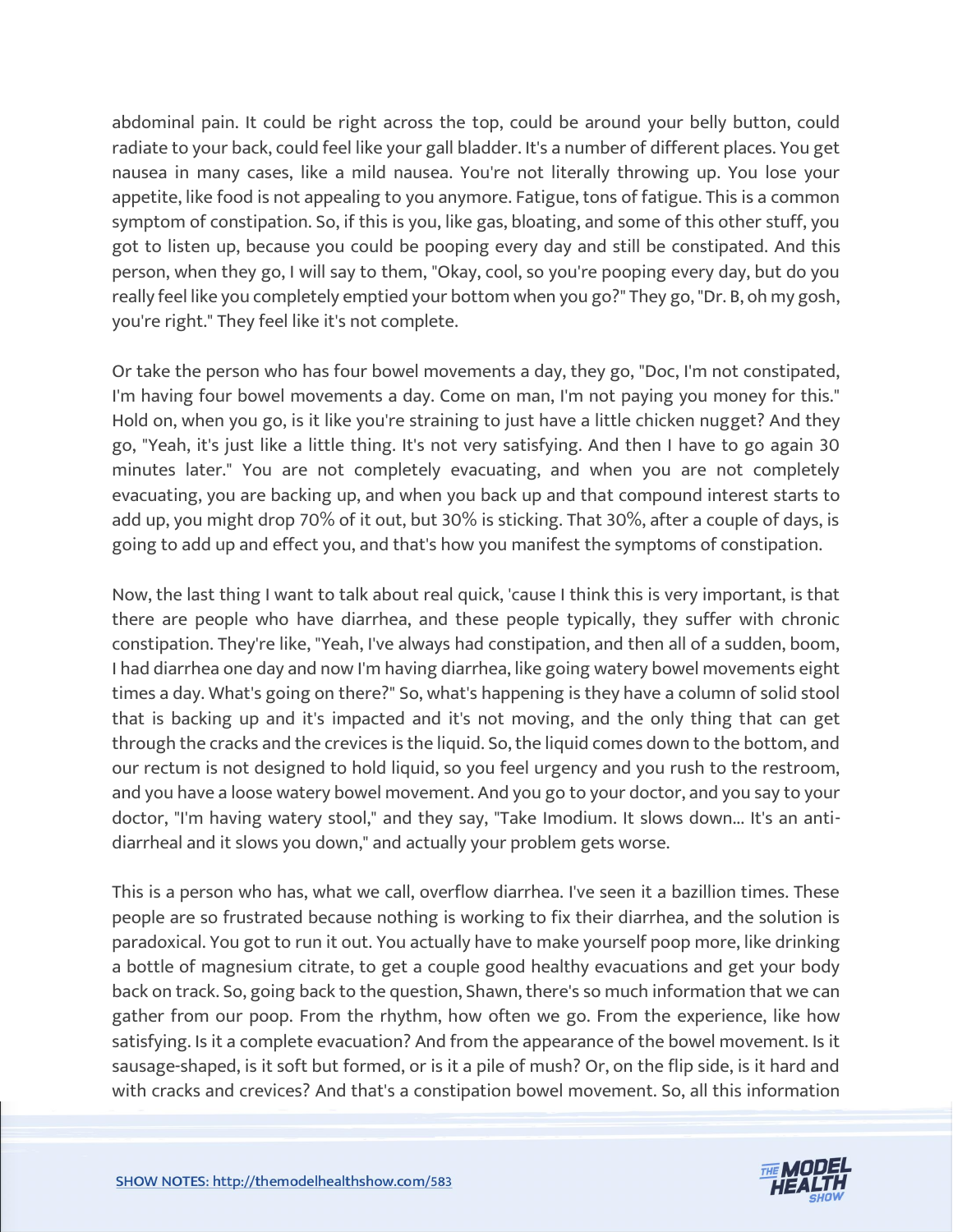is stuff that I'm trying to integrate, and all of it is giving me a window into what's going on with my patient's gut.

**SHAWN STEVENSON:** This is so powerful, so powerful. And just to be able to turn around and have a peek at what you're producing can provide you with so much information about what your body needs. That's...

**DR. WILL BULSIEWICZ:** Take a peek? Take a peek at that little poop?

**SHAWN STEVENSON:** The power of poop. Man, that's powerful.

We've got a quick break coming up, we'll be right back. Few people know that regularly drinking coffee has been shown to help prevent cognitive decline and reduce the risk of developing Alzheimer's and Parkinson's Disease. This attribute, referenced in The Journal of Practical Neurology, is yet another reason why intelligent coffee consumption makes the list of best neuro-nutritious beverages. Another study, featured in the journal, Psychopharmacology, uncovered that drinking coffee has some remarkable benefits on mental performance. The researchers found that intelligent coffee intake leads to improvements in alertness, improved reaction times, and enhanced performance on cognitive vigilance tasks and tasks that involve deep concentration.

Now, why am I stressing intelligent coffee intake? This means acknowledging the true Ushaped curve of benefits and not going ham on caffeine. The data clearly shows that some coffee, a cup or two a day, and the accompanied caffeine, is a great adjunct for improved mental performance. But going too far starts to lead to diminishing returns. So, we want to make sure that we're getting an optimal intake of coffee, and again, not going overboard. But also, coffee is best when it's not coming along with pesticides, herbicides, rodenticides, fungicides. These chemical elements are clinically proven to destroy our microbiome terrain, so destroying the very microbiome that helps to regulate our metabolism, regulate our immune system, the list goes on and on. Obviously, you want to make sure that those things are not coming along with the high-quality coffee that we're trying to get these benefits from.

And also, what if we can up-level the longevity and neurological benefits of the coffee by combining it with another clinically proven nutrient source? Well, that's what I do every day when I have the organic coffee combined with the dual-extracted medicinal mushrooms from Four Sigmatic. And if we're talking about optimal cognitive performance and the health of our brain, the protection of our brain, there are few nutrient sources, like lion's mane medicinal mushroom, that pack these kinds of benefits. Researchers at the University of Malaya found that lion's mane has neuroprotective effects, literally being able to help to defend the brain [against even traumatic brain injuries. It just makes the brain more healthy and robust. So](https://themodelhealthshow.com/will-bulsiewicz-human-gut/)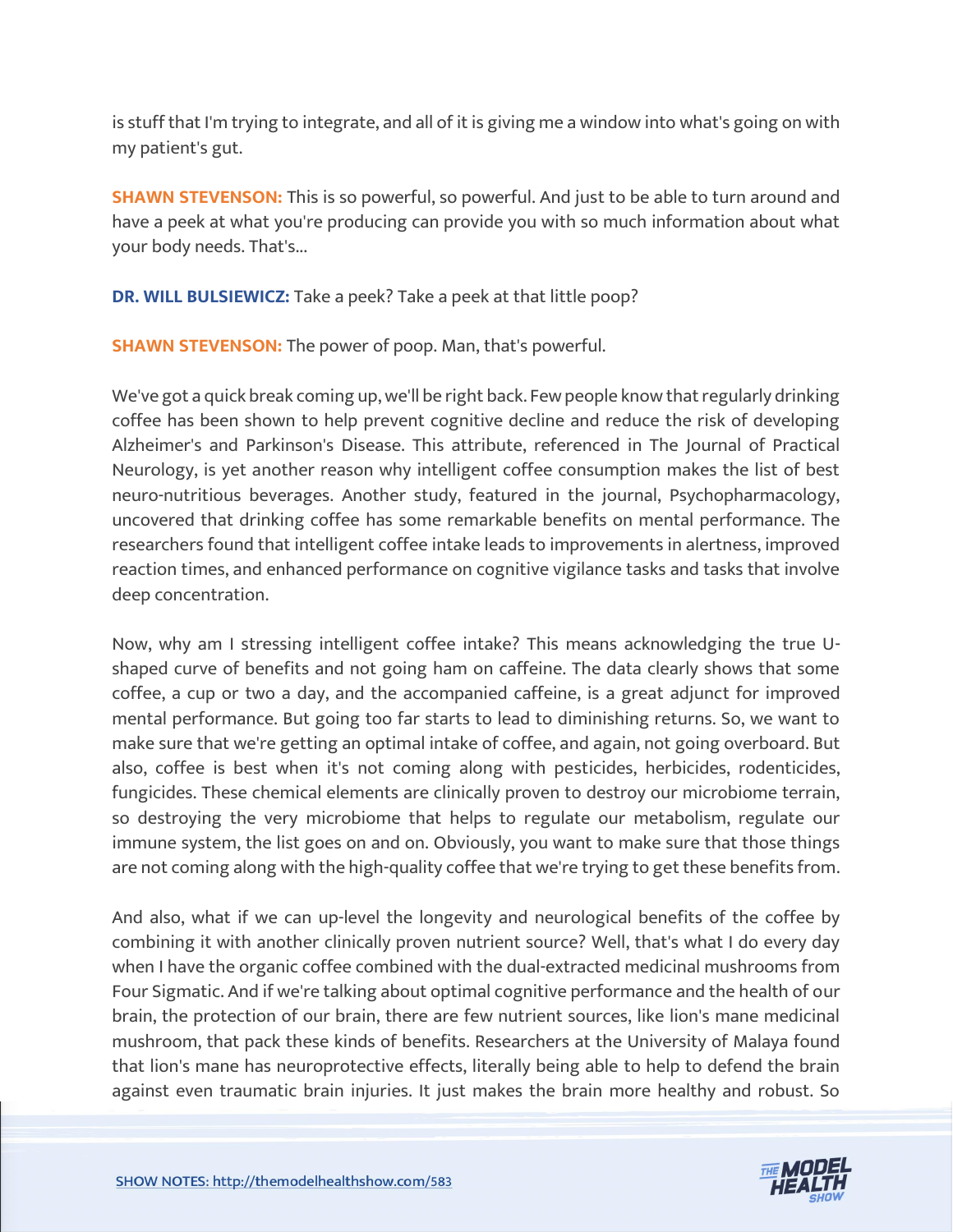again, this combination of medicinal mushrooms plus organic high-quality coffee is a match made in nutrient heaven. Go to foursigmatic.com/model. That's F-O-U-R-S-I-G-M-A-T-I-C.com/model. You get 10% off their incredible mushroom elixirs, mushroom hot cocoas and mushroom coffees. Again, that's foursigmatic.com/model. And now, back to the show.

We've got bacteria, we've got fungi, we've got archaea, we've got parasites.

**DR. WILL BULSIEWICZ:** And last but not least are the viruses. So now the viruses actually are not technically alive, many people don't realize that, but viruses are... They can be pieces of RNA or DNA, but they're not cellular, they don't require energy, they just infect our own cells. In this case, though, the viruses are actually a very healthy component of maintaining the balance of our gut. There's something that y'all are going to hear about more in the next couple of years called bacteriophages, and these bacteriophages are viruses that help to shape the gut microbiome. And I'm starting to see now for the first time that this is starting to get into the supplement industry, that people are selling products that... Like they'll sell bacteriophages. Now, this is not me endorsing this approach yet. I will celebrate when we have good studies that show us that it's a good approach, but until we know more, I feel like we always should be a little bit cautious when we do things...

**SHAWN STEVENSON:** Right, right. So, you're taking about essentially bacteria that are infected by viruses?

**DR. WILL BULSIEWICZ:** Yeah, well, these... So, these phages, these bacteriophages, there are viruses that will actually take out... Like they will like suppress microbes, reduce them or allow them to become more powerful. So, it's not necessarily infecting and getting into the virus, but it's more just like shaping... It's like two hands shaping a piece of clay, right? So, the clay is there, that's the microbiome, all these different microbes, these four different types, and now here's these two hands coming from the outside and shaping it and molding it.

**SHAWN STEVENSON: Yeah. 'cause even...** 

**DR. WILL BULSIEWICZ:** 'Cause guess what we have hands too. We can do that through diet and lifestyle.

**SHAWN STEVENSON:** Right, whenever I hear that molding, of course, I think of Ghost, Demi Moore and...

**DR. WILL BULSIEWICZ:** Swayze man, Swayze.

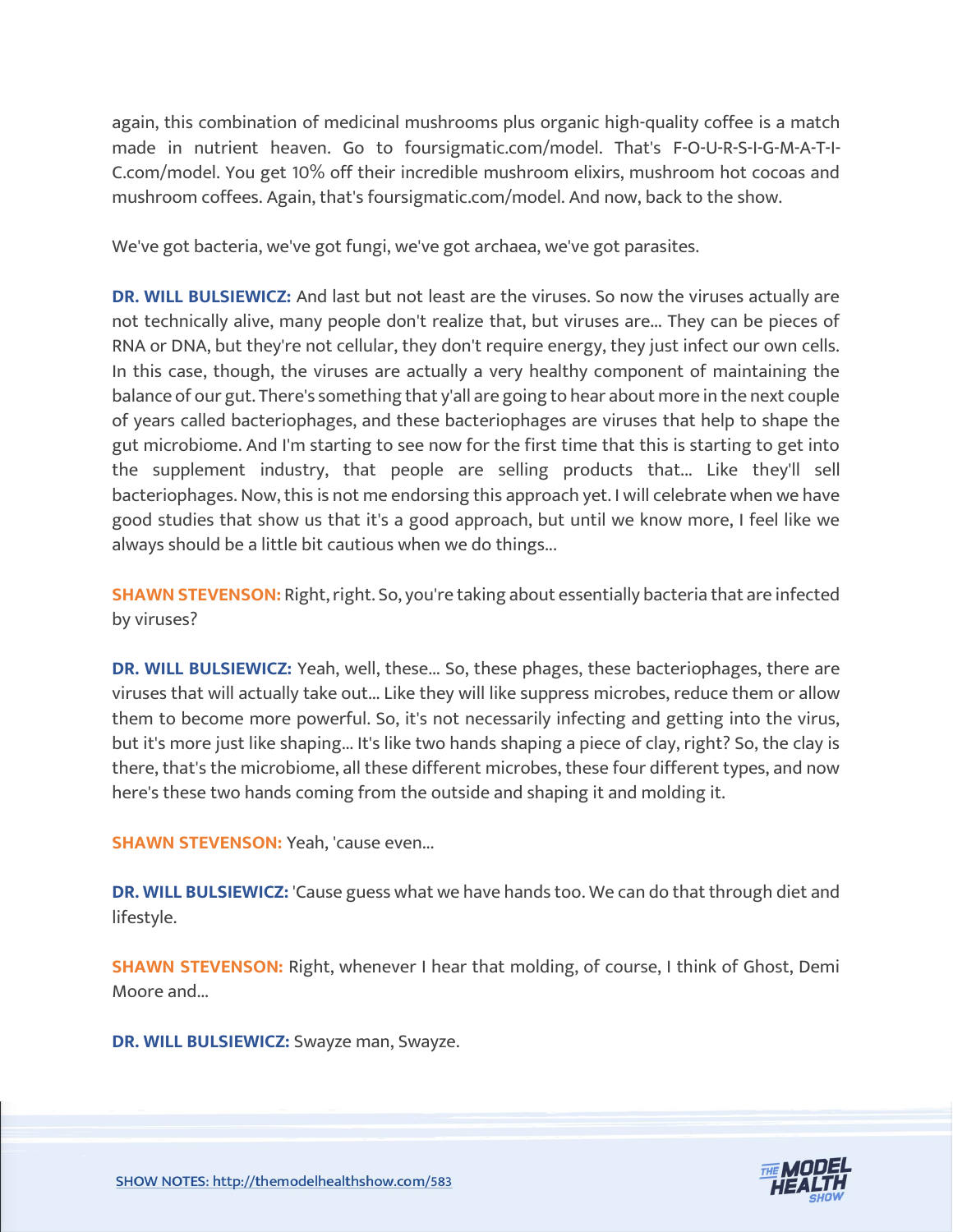**SHAWN STEVENSON:** Shout out to Swayze. So... But when we... Again, when we have tunnel vision on something, because from my education, going to a traditional university, which you barely hear any of this stuff, but when we think about... When we talk about viruses and that they can infect bacteria, and we start to think of the size of viruses, like a bacteria cell can have a thousand virus particles in it, you know? And it's pretty remarkable, but it's a mode of information transfer. And that's the thing that's missed out when you just see is, "Oh, this is bad, or... " But there have actually been several instances that we are becoming aware of where there's a benefit, there's a evolutionary adaptation because of a virus and its association with a bacteria.

**DR. WILL BULSIEWICZ:** So, this brings in a very interesting and important point Shawn, which is the idea of challenging our body as humans, right? Exercise is a challenge to our body. If you decide that you want to become a marathon runner, like you go out, you've got your eyes on a marathon that you're going to run 26.2 miles, obviously, you're not going to wake up and just do that. You have to train, right? And you go through a process where you build up to that. And in that process your legs will grow stronger. They become more efficient at dealing with the oxygen and reducing the lactic acid. Your heart changes, literally the chambers of your heart get bigger, and they become more efficient at squeezing blood, this is why your heart rate goes down when you're not exercising. And your lungs actually expand and become more efficient at dealing with oxygen. Your body adapts to the challenge that you've just created, right?

But is that easy? Is training for a marathon easy? Do you guys have fun running 15 miles out there? Heck no. You are putting your body to the test so that you can grow stronger, and the same is true with so much of what we're talking about here. Exposure to a virus of any variety, this is speaking very broadly non-specifically, but exposure to a virus, it can be a challenge that can overwhelm some people. But the vast majority of the time exposure to a virus is a challenge that is actually good for us, because just like exercise, we emerge on the other side where our body has adapted to it, and it's grown stronger as a result of that. And this is the conceptual framework that we can apply to our gut microbiome as well.

**SHAWN STEVENSON:** Just to parallel that point, because even with training for... For example, an Iron Man, which my friend Jesse Itzler is doing right now, but training for that, it can be a process where you have a little bit more exposure each day, so you don't notice it as much. Certain viruses can be like, you go from one day, never running five miles to doing an Iron Man, and that's quite a jump and you... You can do it, but the adjustment might be more of a struggle.

**DR. WILL BULSIEWICZ:** That's so true.

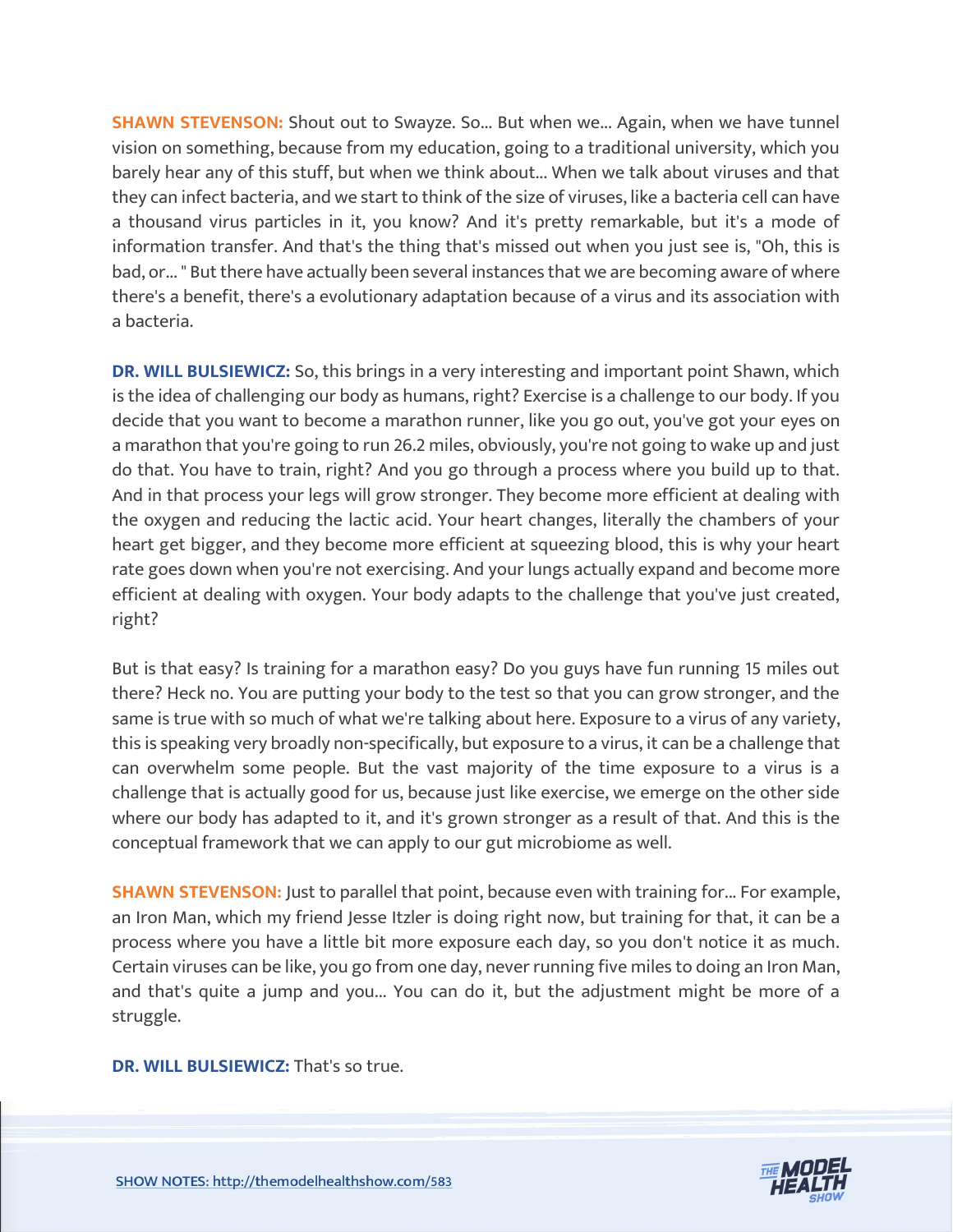**SHAWN STEVENSON:** Versus the daily exercise, a light work for our immune system when we interact with our environment, when we interact with other people, because as we're sitting here together, our immune systems are tethering back and forth, they're playing a little bit of a tennis match here and sharing information, we can't help but share data as we're going back and forth, that is going to better equip us, as we interact with the rest of society.

**DR. WILL BULSIEWICZ:** That's so true.

**SHAWN STEVENSON:** And so, when we take that away, whether it's... Even with pets, for example, just being able to interact with other species, with other humans, it's all training, it's like getting a workout for our immune system that often times we don't realize it's happening, but if you pull that away and then you get hit with something that's a bit stronger, it can be more of a struggle to adapt.

**DR. WILL BULSIEWICZ:** And any time you talk about the immune system, you have to include the gut microbiome, because the gut microbiome is in direct communication with the immune system, literally right now. Those 38 trillion microbes are sitting opposed from 70% of the immune system where the only thing that separates them, 38 trillion on one side, and 70% of the immune system on the other side. The only thing that separates them is a single layer of cells. And they're constantly talking to one another. Any time the immune system is out of whack, if you look at the gut microbiome, it will be out of whack. Any time the gut microbiome is out of whack, you should expect that the immune system will fall out of whack. And this analogy, they're this sort of scenario that you're describing, we've seen this throughout human history. When people moved into a new space, for example, Europeans would show up and come into contact with the natives of the land, those Natives would basically fall victim to severe infections, and many of them would die, because they'd never been exposed to that before.

Now flipside, fast-forward to some new research that's emerging with the gut microbiome, and if we look at our partners, okay? So, you look at your spouse. We share microbes with our spouse, to the point that you actually share more microbes... You have a brother. I have two brothers too. We share more microbes with our spouse than we do with our own siblings, even though we came from the same parents, and we have a similar genetic code, we share microbes with our spouse. Now here's the part that I really love, they looked at this and they discovered that not everyone was sharing microbes with their spouse on the same level, some were doing it more so than others, so what separated the two?

And when they looked under the hood and unpacked this a little bit, they discovered that the people who were in a loving, optimistic relationship with their spouse were sharing more [microbes, the people who felt distant and separated from their spouse, were sharing less. Now,](https://themodelhealthshow.com/will-bulsiewicz-human-gut/) 

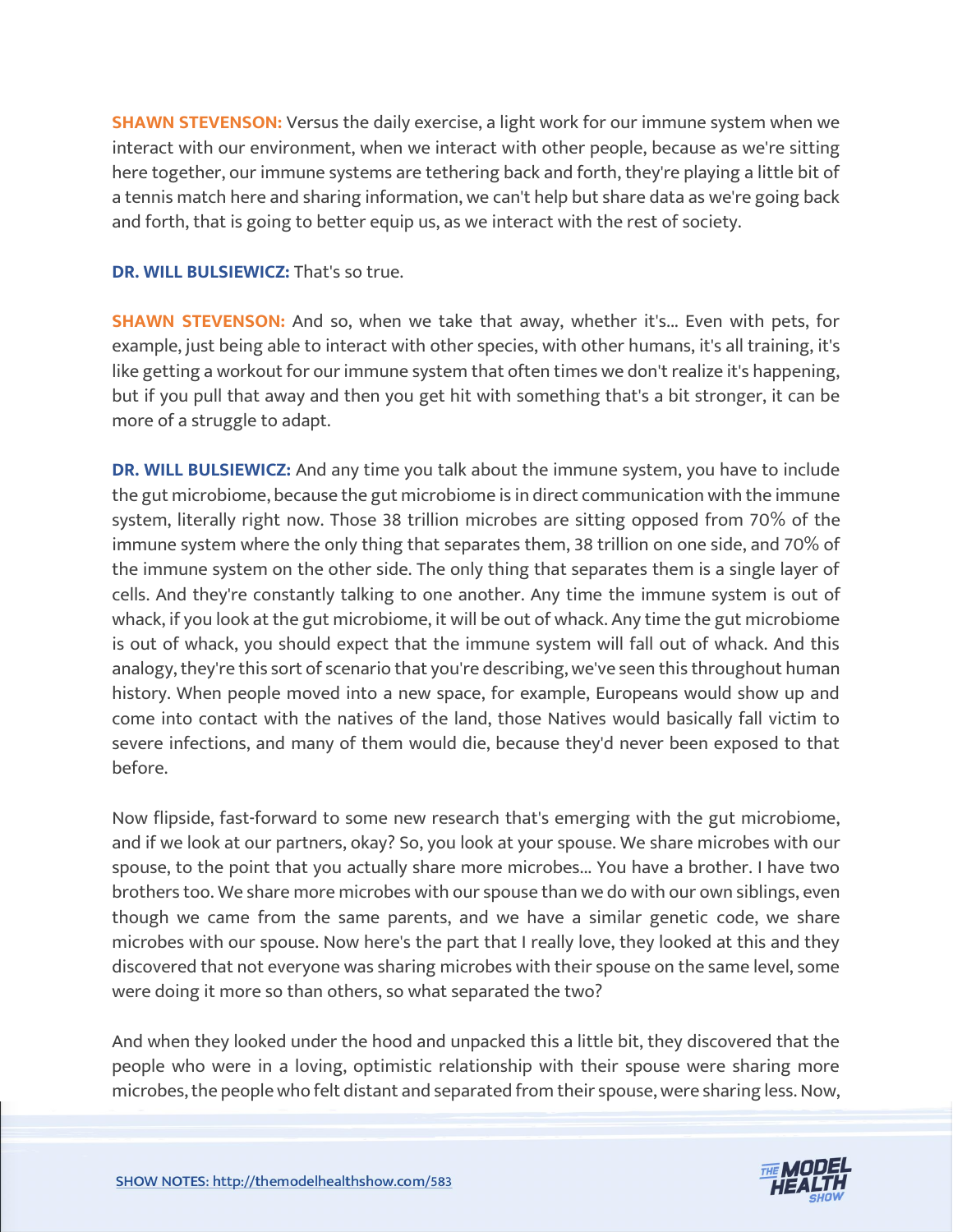is that an expression of our sexuality, is that just us touching one another in love, or is this just Mother Nature celebrating that we have love for another human being, and therefore our gut microbiome is more healthy. I don't know. And who cares? Because at the end of the day, when you have love for other humans that you share space with, you both benefit and that's a beautiful thing.

**SHAWN STEVENSON:** Yeah, and it's a beautiful thing, the work that you're doing and sharing these powerful insights with everybody, because right now it's a time where we need more of this, we need more empowerment education in a way that makes sense. I mean, everybody poops, everybody poops, and it's one of those things where unfortunately, it's taboo and we don't understand that we can get some valuable feedback about how our bodies are working by paying attention to the simple things. And so, you've got another resource for us that as of this recording is now available, The Fiber Fueled Cookbook is out there on store shelves, and of course, you can pick it up on Amazon, Barnes and Noble, all that good stuff as well. You're giving us the recipes, the delicious-ness, so that we can start to provide our bacteria, our remarkable, powerful microbiome with the raw materials that we need to be as healthy as possible.

**DR. WILL BULSIEWICZ:** Yeah, man. So, I'm very proud of my first book, Fiber Fueled, it was like a passion project. I didn't know what was going to happen. But here we are two years later, and 200,000 people have bought and read this book, that is a dream come true, right? Because as a medical doctor, my dream, my wish has always just been quite simply to have a positive impact in people's lives, and it starts in the clinic, but then it can grow into an Instagram account, and then a book, and then a collaborative thing with this company ZOE, where I'm now the US medical director. But anyway, Fiber Fueled, to me, that book was, why you should care about gut health. Let me shine a light. You all need to open your eyes and see this is science that is revolutionizing the way we look at the human body. We discovered a new organ, that's crazy, and this new organ is so important, and it's not even human. But my new book, The Fiber Fueled Cookbook, I just want you all to know, yes, it is a cookbook, but this has something for everyone, and I embrace that personalized element for every single one of us, no matter who you are, no matter how you like to eat I don't care whether you're vegan or plant-based or paleo or keto, or whatever it may be, I want to bring you into my tent, I want you to come and celebrate with me, and I want you to have a healthy gut.

And this book is what's giving you the tools in your own unique way to accomplish that, so if you have a healthy gut, you're not having any food intolerances, 125 recipes designed to crank up your plant diversity. Every single recipe says this many plant points, plant points is my game that I play with my own kids who can get the most plant points at this meal to get more diversity in our diet, but if you have food intolerances, I actually teach people how to fix their [food intolerances. I have two protocols, low FODMAP and low histamine, so that literally...](https://themodelhealthshow.com/will-bulsiewicz-human-gut/)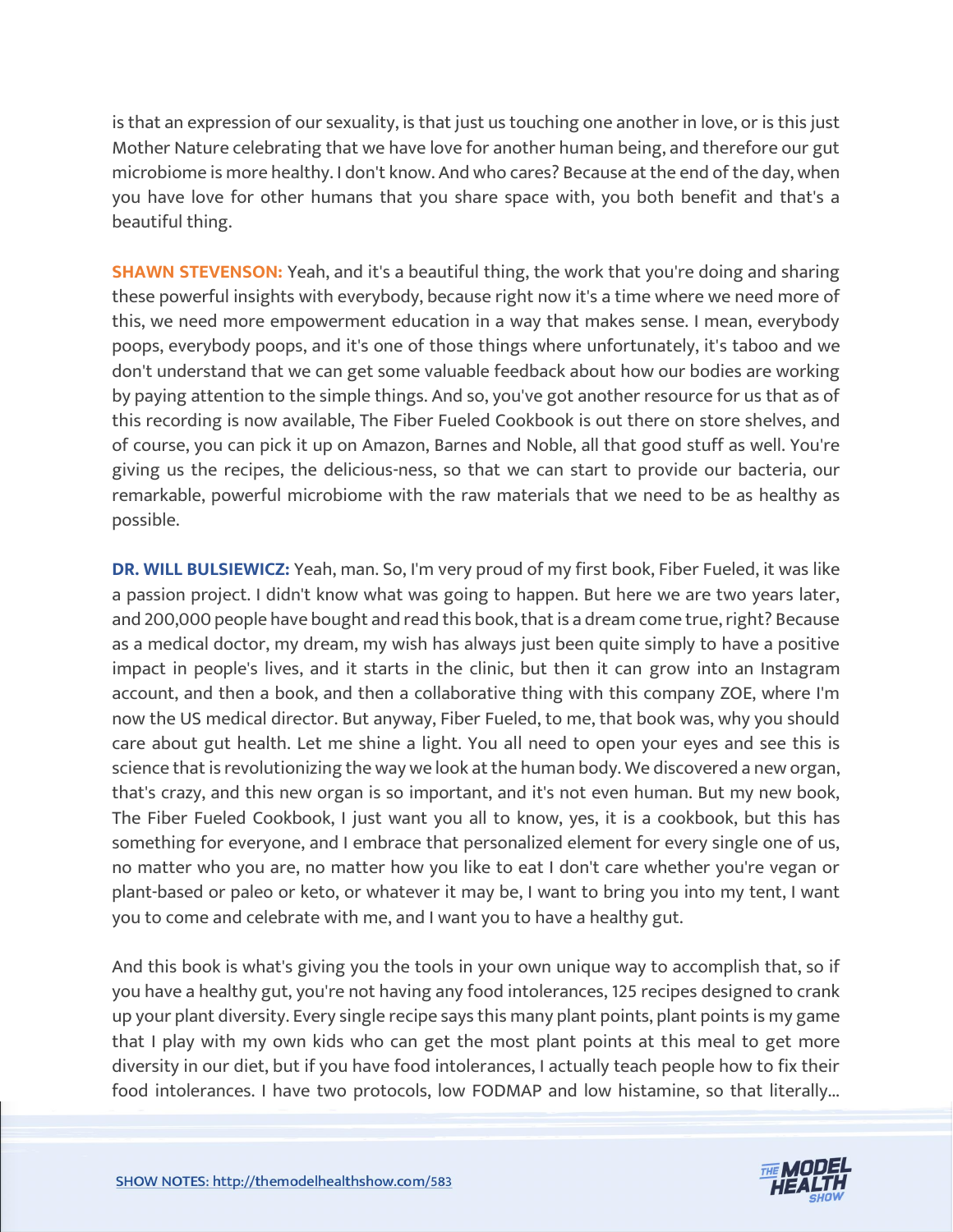Yeah, it can be complicated. Like literally just to eat these recipes, you'll be good to go. Do that for two weeks and see how you feel. And you tell me if you feel better. If you're not eating fermented food, there's new research showing that fermented food can transform our gut health in a number of weeks. So, if you're not eating fermented food, you should be... And in this book, I will teach you how to make your own ferments at home, and if you're not sprouting, you should be sprouting. We talked about how the seed germinates and that's a special process, and you can have a garden on your kitchen countertop of the most nourishing, nutritious food out there. And what's beautiful about it is it's not expensive, it's non-perishable and it's completely organic, and it's as fresh as can be, it's not hard to do, and I teach you in the book how to do that.

So, The Fiber Fueled Cookbook is out. And for those of you who are interested in grabbing it, the only thing I will say is that grab it wherever you want to, but in your community, there are mom and pop book shops that like these are your neighbors, and they deserve your business, so it's worth taking the drive down to their spot and grabbing the book there, if you can.

**SHAWN STEVENSON:** Yeah, yeah, definitely, I echo that. And you just said something that I don't want to glance over because it's become another epidemic that's not being talked about, which is food intolerances have never been like this in any form or fashion. And one of the things... You posted a message about this on Instagram, I think it was on Twitter as well, and you posted it on IG and you were like, essentially any food, there's a threshold that you hit where you can develop an intolerance to that food. And it just makes sense because throughout evolution, diversity was a primary tenet, and so if we're going ham on just ham, you're probably going to run into... Your body's going to be like, "You know what, I'm good with this. I need other things. You're missing things," and it's a driver towards behavior change, and so one of the things I really love about your work and about a cookbook like this is the diversity that becomes apparent for us, and also of course, learning how to use certain foods that we might not be getting access to on a regular basis.

**DR. WILL BULSIEWICZ:** Yeah, that's very true. And I think that one of my important messages, and what I describe in this book is actually teach people the step-by-step methods to heal food intolerances. And this is very important because we can run away from food, we can be seeing food monsters out there, and we can be living in fear. A fear of your food is the first step towards having disordered eating, right? And I'm not talking about big diagnoses like anorexia and bulimia, that's a different... I'm just talking about food is meant to be enjoyed, and when it's causing us angst, and we're not where we need to be, and we need to repair that relationship. And so, I want to help people do that, and that's really a big part of what this book is about. I teach you the entire step-by-step method on how to actually fix those issues.

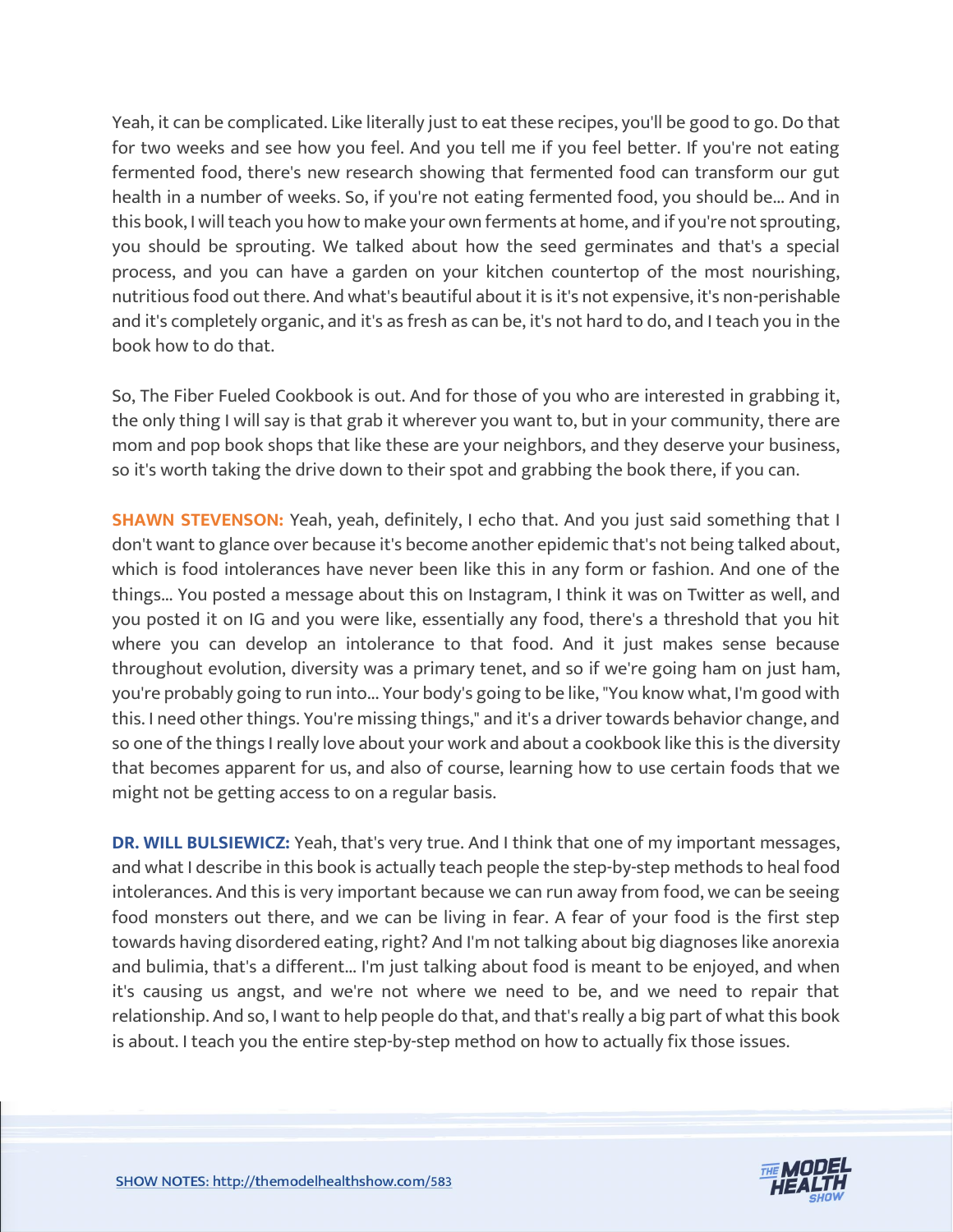**SHAWN STEVENSON:** Awesome, well, man, you're one of my favorite people in this space, and it's just remarkable to see what you're doing. And if you can, can you let everybody know... What? You're about to say something?

**DR. WILL BULSIEWICZ:** There's one more thing that I needed to say before we close this out. Alright, first of all, I love you so much too my brother. And when I knew I was coming out to LA, like as soon as I knew, I jumped on the Nike.com website, this is not a plug and I'm not endorsed by Nike. Alright, I jumped on the Nike.com website, and I was like, "I need to be so fresh," like Kool & The Gang, fresh, fresh, exciting.

**SHAWN STEVENSON:** Let's go, let's go.

**DR. WILL BULSIEWICZ:** And so, I don't know if we can zoom the cameras in on these sneakers right here.

#### **SHAWN STEVENSON: Boy.**

**DR. WILL BULSIEWICZ:** But these are custom Nike 77s. And I made them specially... And you know what, what might happen off air you guys is that I may be pulling up... Because I think we're probably a similar shoe size. I'm a 12. So, I might be pulling...

**SHAWN STEVENSON:** 11, yeah.

**DR. WILL BULSIEWICZ:** These suckers off and walking out of here in my socks and signing these for Shawn Stevenson and when you see him in...

**SHAWN STEVENSON: Let's go.** 

**DR. WILL BULSIEWICZ:** A future episode wearing those green Nike 77s, you know. You know where he got them.

**SHAWN STEVENSON:** I'm going to put those in a box and sell them on eBay bro. For sure.

**DR. WILL BULSIEWICZ:** Oh, you son of a gun.

**SHAWN STEVENSON:** Listen, man, again, you're one of my favorite people in this space, and I know what it takes, you're seeing patients and creating these books and these resources. It's a lot man, and also being a dad and a husband and finding the grace in all those things, and I know it takes work and effort, but it's beautiful when it all starts to have the synergy. And so, I [see you and I appreciate you. And can you let everybody know where they can follow you on](https://themodelhealthshow.com/will-bulsiewicz-human-gut/)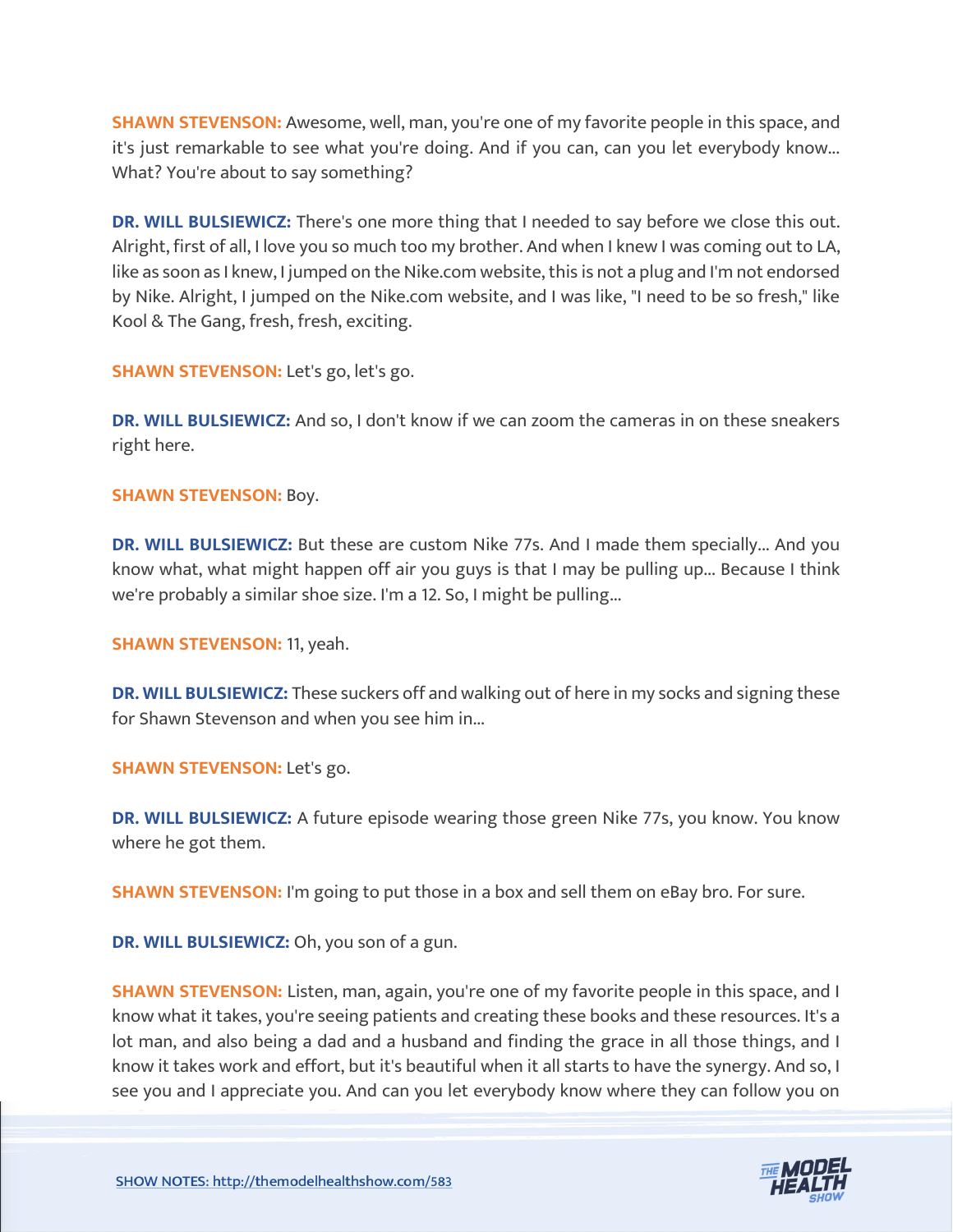social? One of the best social media accounts for sure to follow. And also again, drop the name of the new cookbook.

**DR. WILL BULSIEWICZ:** Alright, cool, so yeah, so y'all can find me on Instagram and on Facebook as The Gut Health MD. If you try to track me down on Twitter, unless you like fantasy football, you're not going to get what you're coming for, 'cause I'm not posting anything on Twitter other than I follow some fantasy football accounts, so that's about it. But... And then my website is the plantfedgut.com. Go there. I got an email list that y'all will love. I mean, basically, what I do is like when there's a hot new study that just came out... I mean dude, there's this new study that came out with melanoma research. And they're using... It came out in December. They're using immunotherapy to treat melanoma, and Shawn, they discovered that people who are on a high fiber diet improve their survival with melanoma by taking this therapy, and it's through the gut microbiome. And so, every five grams of fiber translates into a 30% increased survival. Think about that, imagine that you're the person with melanoma, all you got to do is crank up your fiber by some grams and you can radically change your likelihood of surviving. That's insane, right?

So anyway, on my email list on the plantfedgut.com I like to... Like new study comes out, look, Instagram, it's hard for me to talk about nuanced science on there, so let me give you the full break down to my email list. So, check me out there, and if y'all check out my new book, The Fiber Fueled Cookbook, it is out now. This is the tool kit for gut health no matter who you are. Just come into it, make it your own, do it your own way. I don't care how you make the adjustments to the recipes; you want to throw whatever in there, just do it. And I hope you enjoy it. Share it to your social, tag me, let me know. It's always a pleasure.

**SHAWN STEVENSON:** Boom, Dr. Will Bulsiewicz everybody. Thank you so much for tuning into the show today. I hope you got a lot of value out of this. This is one to share, make sure to share this out with your friends and family. You could send this directly from the podcast app that you're listening on. And of course, this is a great one to take a screenshot of the episode and tag me and tag Dr. B on Instagram, he's @theguthealthmd. Alright, tag him and let him know what you thought about this episode. Let everybody know what you thought about this episode. I appreciate you so much for tuning in again. Share this out Instagram, Twitter, Facebook, and let's get folks educated and empowered, that's what this is really all about. We've got some epic shows coming your way very, very soon, so make sure to stay tuned. Take care, have an amazing day and I'll talk with you soon.

And for more after the show, make sure to head over to themodelhealthshow.com, that's where you can find all of the show notes, you could find transcriptions, videos for each episode, and if you got a comment, you can leave me a comment there as well. And please make sure [to head over to iTunes and leave us a rating to let everybody know that the show is awesome,](https://themodelhealthshow.com/will-bulsiewicz-human-gut/)